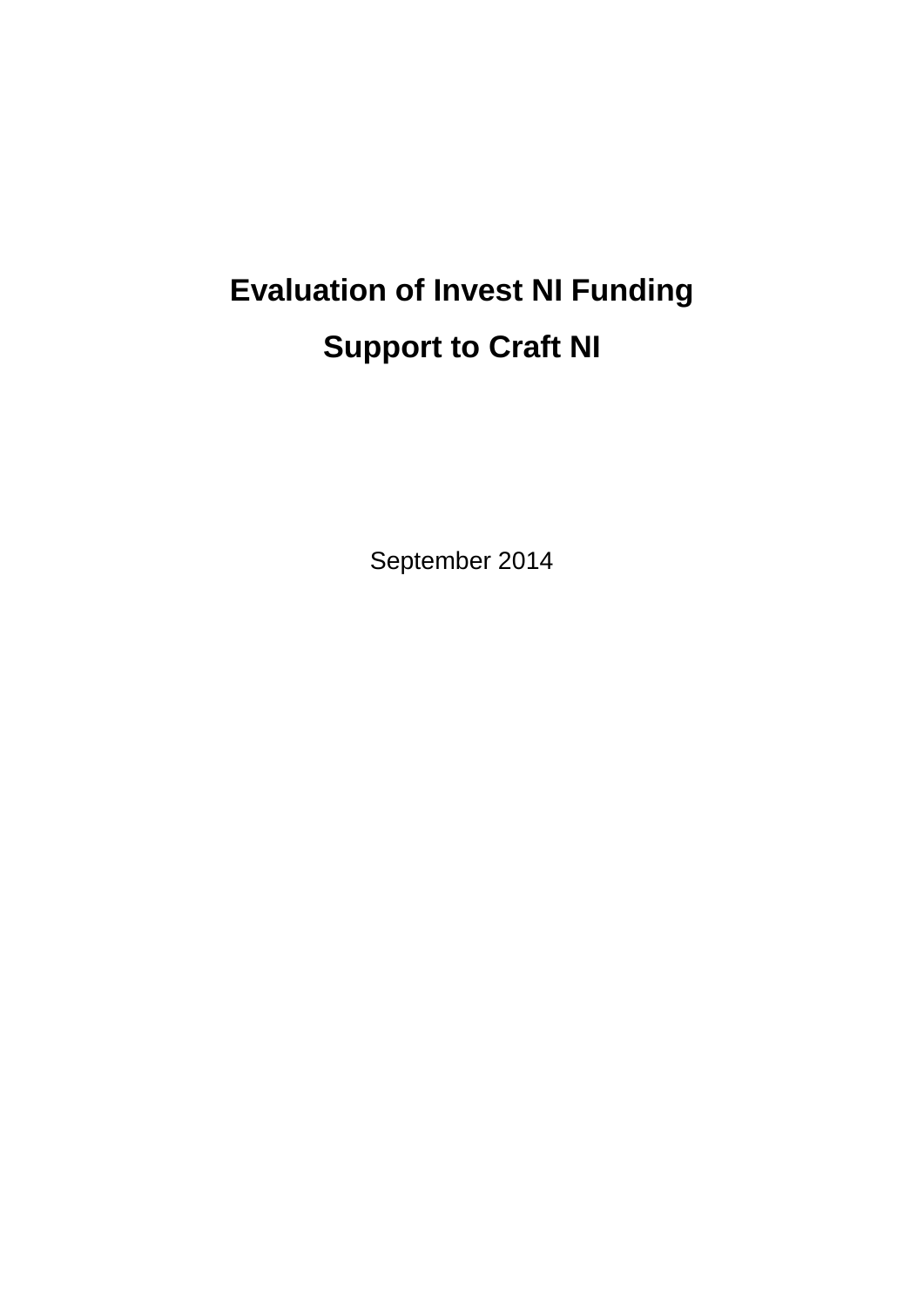# **Executive Summary**

## **Background**

Craft Northern Ireland (Craft NI) is the sector-lead body with responsibility for promoting and developing the design-led contemporary craft industry in Northern Ireland (NI). The craft industry encompasses a broad and diverse group of small scale businesses/entrepreneurs active in a wide variety of disciplines including jewellery, art, ceramics, decorative pottery, textiles, and glass. There are an estimated 1,050 businesses active in the craft industry in NI.

Since 2007, Invest NI has provided funding to Craft NI to support the economic development of the craft industry in the region, in line with Invest NI's broader policy goals of increasing the size, competitiveness and value of the private sector economy.

## **Overview of Invest NI funding of Craft NI**

Over the 2007 – 2014 period Invest NI has provided Craft NI with funding support totalling £301,575, approximating to an annual average level of funding of £37,700.

Invest NI's funding support to Craft NI is provided by way of Programme Partner Agreements (PPAs)/Programme Delivery Agreements (PDAs), for defined programme periods<sup>1</sup>, which *inter alia* set out agreed:

- budgets
- programme areas of work
- output activities
- monitoring data that will be provided to Invest NI at defined intervals

As part of the most recent 2012 – 2014 Programme Partnership Agreement, a total of £94,354 was provided by Invest NI to support three broad programme activity areas (business development, export development, and marketing) as follows:

|           | • A Business Development Programme (BDP)                 | £24,800 |
|-----------|----------------------------------------------------------|---------|
|           | • An Export Programme (EP)                               | £8,250  |
|           | • Business Development Officers (to manage BDP and EP)   | £18,984 |
|           | • A Marketing Programme                                  | £15,200 |
| $\bullet$ | Web & E Comms Co-ordinator                               | £27,120 |
|           | $\mathcal{L}$ all $\Lambda$ attains and $\Lambda$ starts |         |

## **Craft NI Activity and Outputs**

**.** 

Detailed monitoring data is provided at agreed intervals by Craft NI to Invest NI. The monitoring data provided to April 2014 confirm that Craft NI are broadly on target to deliver in relation to the measurable agreed 2012 – 2014 targeted outputs, including:

 8 craft makers/designers are participating in the 2013 Making It Business Development Programme;

 $^1$  As part of a PPA an Invest NI programme partner operate a programme and disperse funds on behalf of Invest NI; as part of a PDA an Invest NI programme deliverer delivers an Invest NI programme.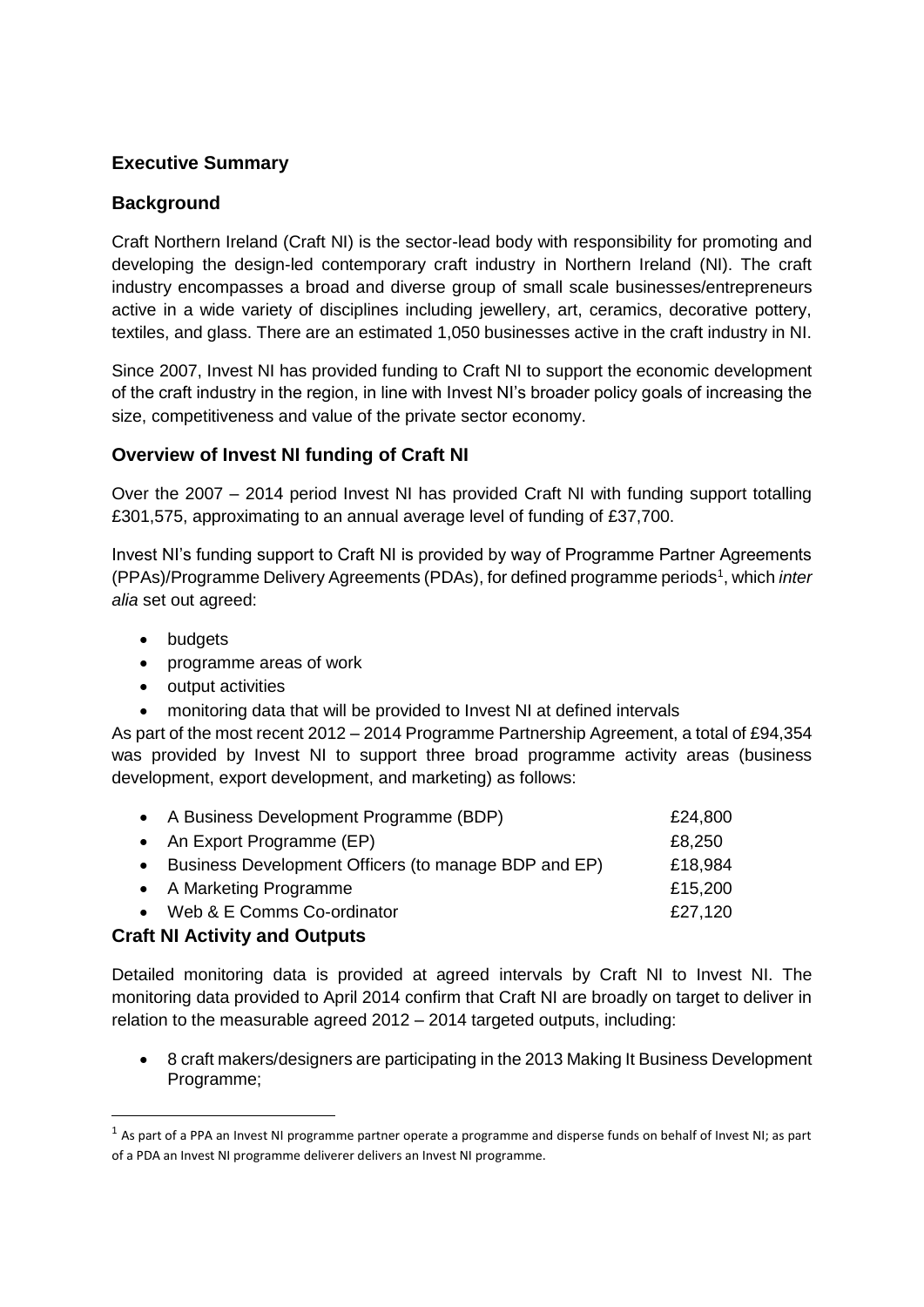- 14 makers/designers have been supported in attending trade events outside NI;
- development of the Craft NI Directory of craft businesses/designers/makers on the Craft NI website - details of circa 90 makers/designers available in the directory;
- the maintenance of the Craft NI website circa 24,000 unique visits on a quarterly basis to Craft NI website;
- the continued development of Craft NI's online and communication presence through various media platforms;
- the circulation of a fortnightly e-bulletin to circa 4,000 recipients;
- the promotion of the annual August Craft Month and other seasonal sales promotions (Winter and Valentine Campaigns); and
- the provision of still photography and video support for designers/makers, including the Making It business development programme participants.

#### **Value for Money**

*Strategic Fit*: Invest NI's programme of support to Craft NI at an aggregate level is aimed at increasing the size and scale of businesses active in the craft sector in NI; on this basis, the programme aligns well with the strategic objectives set out in Invest NI's Corporate Plan and the Economic Strategy for NI.

*Need:* the need for the programme is related to the concept of market failures – i.e. do the activities supported represent areas of activity that the market will not take for itself, or will take to only a limited extent. Given the profile of agents active in the sector (small micro craft maker/designer businesses that are predominately sole traders), it is considered that there is a genuine market failure within the sector with respect to the development of business skills/acumen. It is also considered that there is a market failure within the sector with respect to the development of exporting capabilities. Marketing, or the development of awareness of the sector, in NI in particular, is not as directly relevant to the market failures identifiable in the sector.

*Efficiency:* On the basis of the scale of budget expended by Invest NI both over the 2007 – 2014 period (an average annual level of funding totalling £37,700), and more specifically over the 2012 – 2014 PPA, and on the basis of the significant level of output activities achieved by Craft NI, it is considered reasonable to conclude that the programme of support is being delivered by Craft NI in an efficient manner.

*Effectiveness:* A measurement of the extent to which the programme impacts and objectives are being achieved is made difficult by virtue of:

- the limited number of impact indicators agreed as part of the PPA/PDAs;
- the numerous and varied nature of the objectives set in the PPA/PDA;
- nature of the craft sector where:
	- o there is a lack of clarity over what constitutes the craft sector, and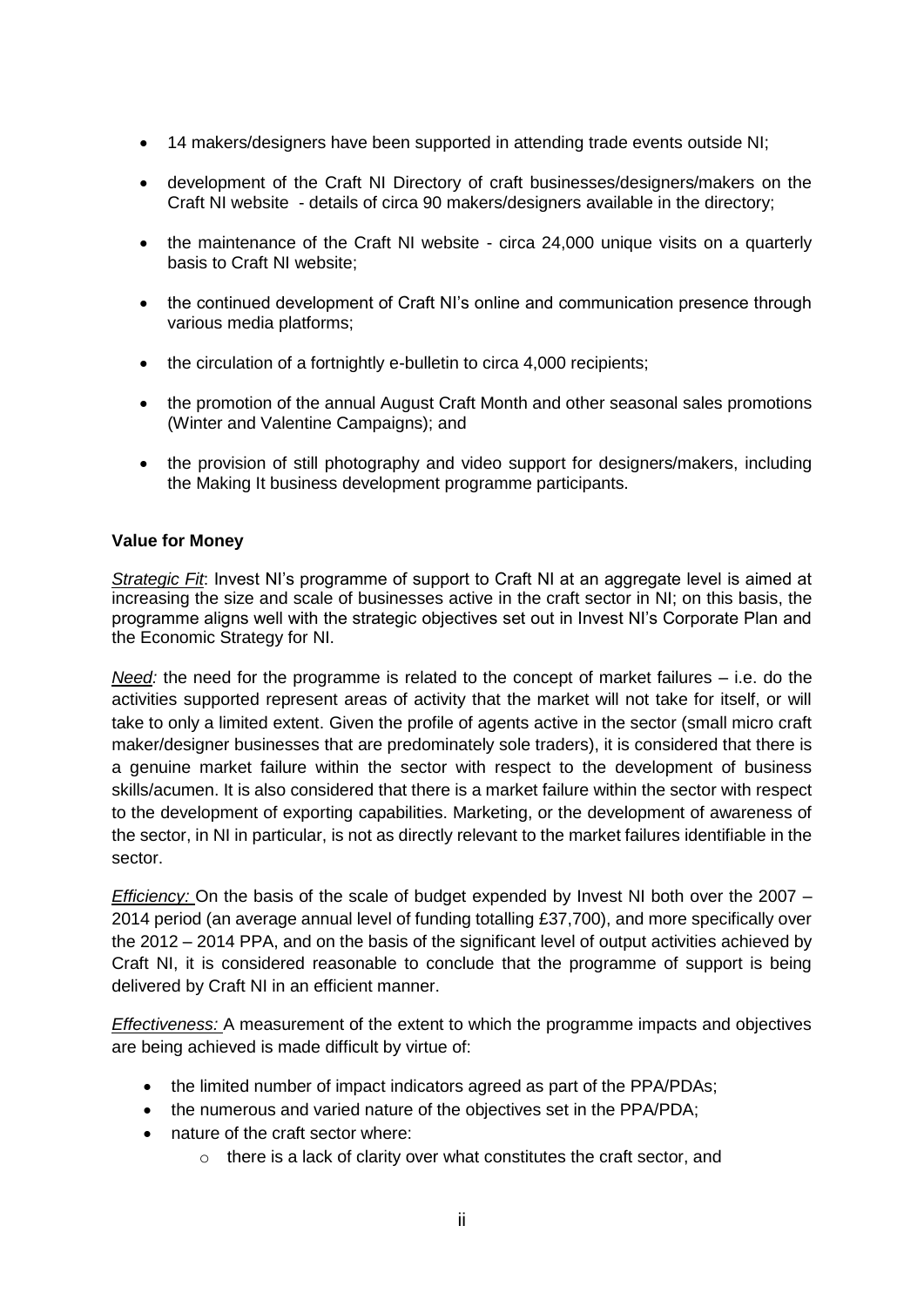$\circ$  there is a dearth of comprehensive national statistics to allow the size and scale of the sector over time to be identified.

Notwithstanding the above, on the basis of information made available through a survey of Making It participants, it is considered that the business development programme has been broadly successful in terms of delivery on the overall objectives associated with this aspect of Craft NI's programme of activity. A similar assessment is not possible with respect to the export and marketing programme areas, owing to a lack of outcome and impact data.

*Additionality:* An estimate of the level of the additionality associated with the programme of support as a whole is difficult, owing to the varied nature of activities funded. Additionality information was sought as part of a survey of the business development (Making It) programme participants. All survey respondents identified partial additionality associated with their participation in the programme i.e. they would not have achieved the same business growth at the same speed or at the same scale in the absence of the programme. An equivalent level of additionality information is not available for the other elements of the programme. However, given the nature of operators in the sector, in terms of their micro/sole trader nature, it is considered reasonable to assume a very high level of additionality associated with the export development programme; that is to the say the availability of export development support is likely to be instrumental in terms of supporting craft maker/designers first steps at exporting through attendance at trade shows/events.

*Displacement:* the level of displacement associated with the programme of support reflects the extent to which the programme is funding activities that are replacing other NI economic activities. To the extent that the development of the programme is aligned with the overriding goals of export expansion, increasing tourism spending, and replacing imports there will be no displacement associated with the programme. Within the constraints of the evaluation study, and level of information available, it was not possible to determine if any displacement of activity is taking place.

*Overall Value for Money*: On the basis of the above, and taking account of the modest scale of budget expended by Invest NI, and on the basis of the output activities achieved to date by Craft NI, it is considered that value for money is being achieved.

#### **Recommendations**

On the basis of the value of money being achieved through expenditure on the programme it is considered that there should be a continuation of Invest NI funding of Craft NI.

In general terms however, the aims and objectives associated with each PPA area of activity would benefit in the long term from greater focus on Invest NI's core focus of increasing the size, competitiveness and ultimately the value of the private sector economy in NI, and the overriding goals of export expansion, increasing tourism spending, and replacing imports.

At current funding levels (circa £37,700 per annum) however, it is difficult to foresee a scenario where significant lasting economic impacts are likely to be achieved through Invest NI's support to Craft NI at the scale currently being provided. On this basis, it is recommended that consideration be given in the longer term to an expansion of the level of support provided to Craft NI, so as to increase the scale of businesses in the sector over and above their current sole-trader/micro-enterprise status, and/or increase the reach of support provided to the sector. In the context of a more significant budget, the identification of the correct mix of Craft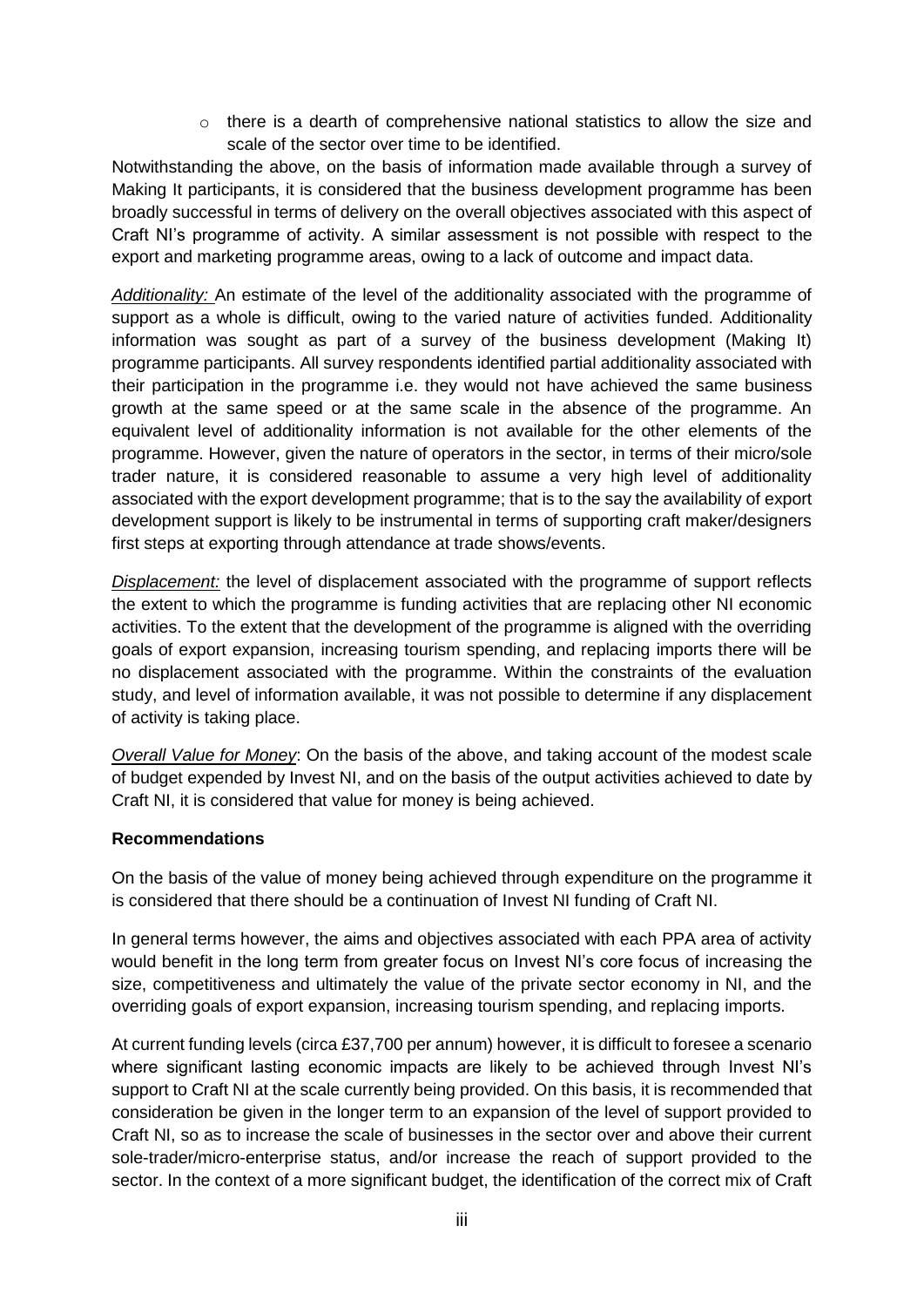NI activities so to achieve Invest NI's long term economic goals for the sector will be required. As part of a review of the appropriate mix of Craft NI activities, the issue of market failure is of relevance, i.e. what if any market failures are preventing the development of sustainable competitive businesses within the craft sector in NI.

Given the profile of agents active in the sector (small micro craft maker/designer businesses that are predominately sole traders), it is considered that there is a genuine market failure within the sector with respect to the development of business skills/acumen and a corresponding legitimate need for a development of such skills among those active in the sector. In this regard, Craft NI's business development programme is considered to be addressing an identified market failure. At the current scale of support however, which is facilitating the development of  $6 - 8$  businesses every two/three years, the question arises whether this level of support is sufficient in terms of having a real impact on the sector. If market failures in this area are significant, which they are considered to be, and if the business development programme is a successful model, consideration should be given to increasing the scale of support provided. In this regard it is of note that suggested areas for improvement to the programme identified as part of a survey of the business development programme participants included shortening/condensing the length of the programme; and providing additional levels of 1:1 business mentor support.

The profile of the sector (small micro craft maker/designer businesses that are predominately sole traders) also lends itself to the view that the development of export activity is likely to be an area where there is a legitimate profound market failure in the sector. In light of this, the types of activity that will yield the greatest exporting impact, at the most appropriate scale, should be explored as part of a future review of the mix of Craft NI activities. It would also be useful going forward, to further explore any opportunities to link this area of Craft NI's activities with Invest NI's trade team and/or other relevant bodies such as InterTradeIreland.

Finally, marketing, or the development of awareness of the sector in NI in particular, is not considered as directly relevant to the focus of Invest NI's core objectives of building sustainable competitive businesses generating employment and value added in the Northern Ireland economy. Rather, the development of awareness and ultimately a market for products produced by the sector will contribute indirectly to the achievement of Invest NI's objectives for the sector, to the extent that the replacing of imports, increasing tourism spending, and/or increasing exports is taking place. In the long term, consideration should be given as to whether a stronger focus on the development of business acumen and exporting skills would best serve Invest NI's long term objectives of generating sustainable businesses that are competitive in local as well as export markets. Notwithstanding this, given the modest scale of funding provided by Invest NI to Craft NI, it is not recommended that there would be a cessation of Invest NI's support of this area of Craft NI's activity in the short term. Rather, over the longer term, a re-focusing of support to the areas most aligned with Invest NI's core objectives should be considered.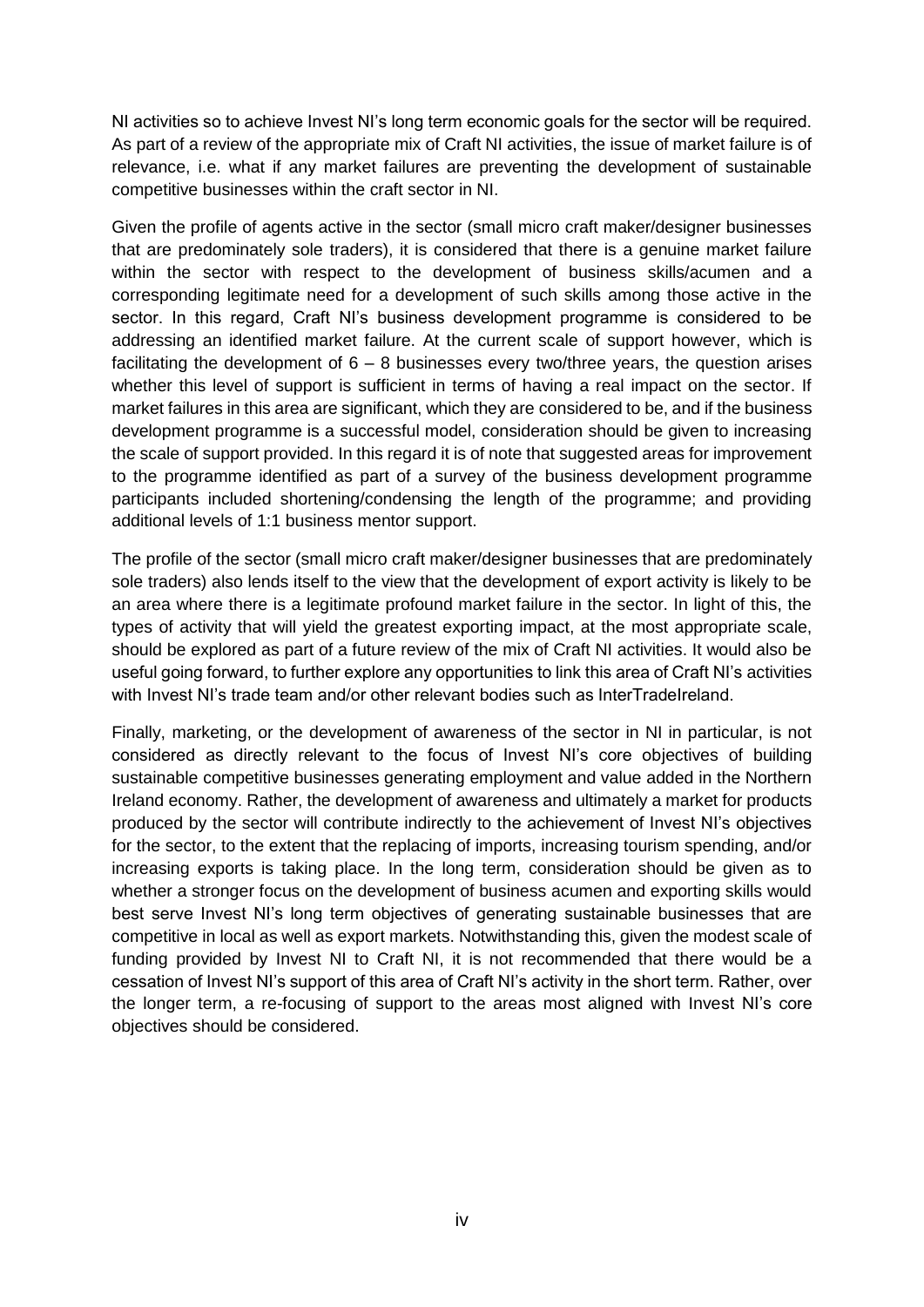#### **1. Introduction**

#### **1.1 Overview**

Since 2007 Invest Northern Ireland (Invest NI) has provided funding to Craft NI to support the economic development of the craft industry in Northern Ireland. The funding support provided has taken the form of successive Programme Partner Agreements (PPA) and Programme Delivery Agreements (PDAs).

This report is an evaluation of the programme of support provided by Invest NI to Craft NI since 2007, with a focus on the most recent PPA agreement, namely November 2012 – October 2014. The evaluation has been completed by the Invest NI Economics team. A previous evaluation of the 2007 – 2012 programme of support to Craft NI was completed by KPMG in 2012.

#### **1.2 Background**

Craft NI is the sector-lead body whose remit is to promote and develop the design-led contemporary craft industry in Northern Ireland. Craft NI was established in 2005 by the Arts Council Northern Ireland (ACNI) to support creative entrepreneurs in NI to develop businesses beyond micro status and to improve their wealth creation potential, following a recommendation set out in the 2004 '*Unlocking Creativity – A Creative Region*' interdepartmental strategy<sup>2</sup>.

Since its inception, Craft NI has received the majority of its funding from the Arts Council. In addition, since 2007 Invest NI has provided funding to Craft NI to support various business development initiatives aimed at assisting craft makers/designers to establish full time businesses, as well as assisting established businesses in the sector to grow and compete effectively in internal and export markets. Invest NI support to Craft NI has also supported marketing activities aimed at developing a growing awareness of (and ultimately market for) the craft industry both inside and outside Northern Ireland.

Invest NI has provided £301,577 in funding to Craft NI as part of successive PPAs/PDAs over the 2007 – 2014 period, approximating to an annual average level of Invest NI funding totalling £37,700. As part of the most recent 2012 – 2014 Programme Partner Agreement, Craft NI received £94,352 in funding support from Invest NI. The delivery of the 2012 – 2014 PPA is undertaken directly by Craft NI together with external consultants who are appointed by Craft NI to deliver aspects of the PPA, as necessary.

## **1.3 Layout of the Report**

**.** 

The evaluation is organised as follows. Section 2 outlines the overall objectives associated with Invest NI's support to Craft NI. Section 3 overviews the available information regarding the size and scale of the craft sector in NI. Section 4 outlines the programme inputs, before giving a detailed breakdown of its outputs. Section 5 outlines the results and impacts. A value for money assessment is set out in section 6. Finally, a summary of conclusions and recommendations are presented in Section 7.

<sup>2</sup> Published in 2004 jointly by DCAL, DETI, DE, DEL, and Invest NI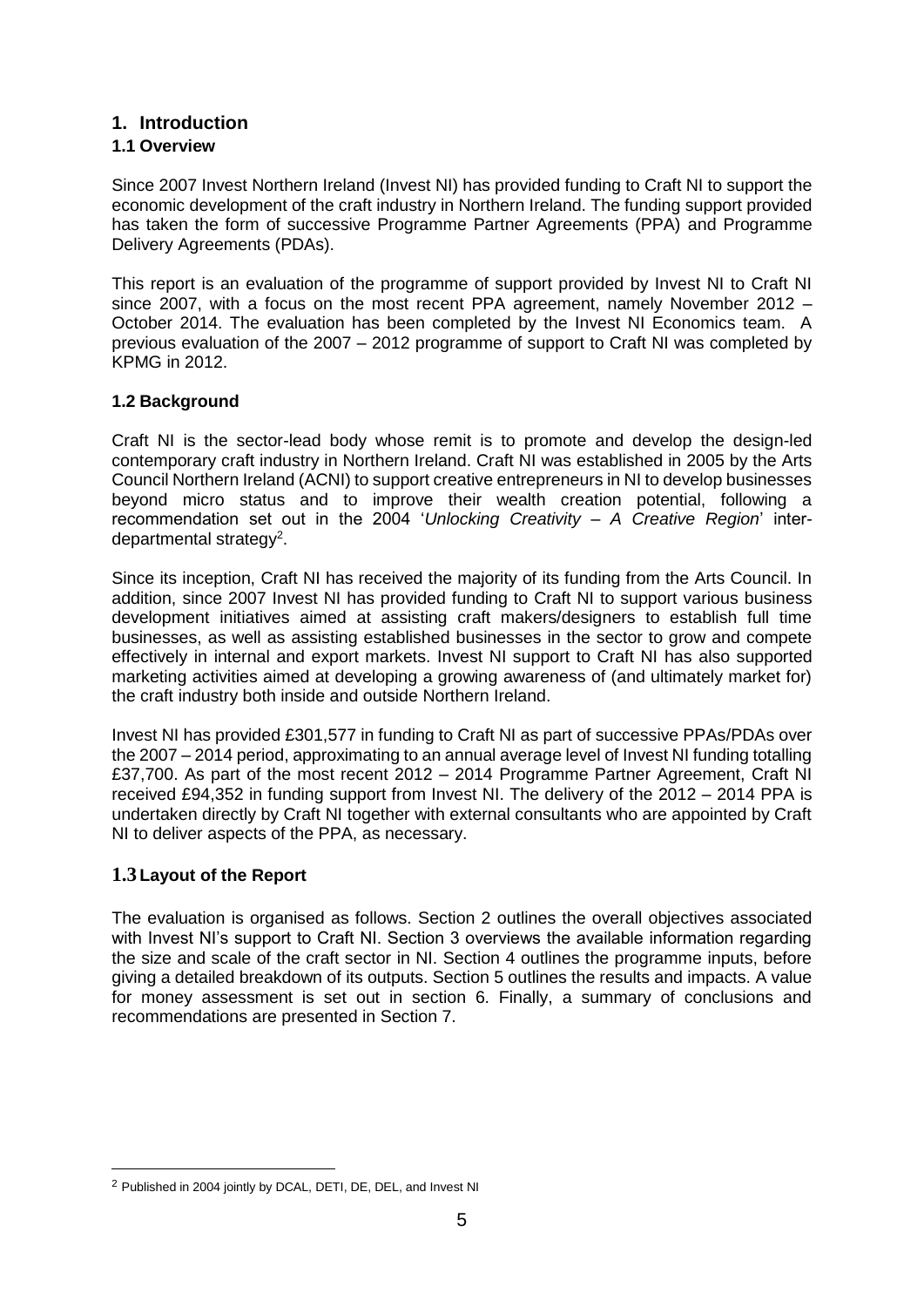# **2. Craft NI Objectives**

# **2.1 Introduction**

An evaluation of Invest NI's support to Craft NI should be set against the agreed objectives, as set out in the Programme Partnership Agreement.

# **2.2 Craft NI PPA Objectives**

Since 2007, Invest NI has provided funding support to Craft NI to deliver on three key areas of activity, namely:

- Business Development Programme
- Marketing Support
- Export Development Programme

The objectives set out in the 2012 – 2014 PPA in relation to each of these three areas of activity are as follows:

| <b>Programme</b>   | <b>Aims / Objectives</b>                                                                                                                                    |
|--------------------|-------------------------------------------------------------------------------------------------------------------------------------------------------------|
| <b>Area</b>        |                                                                                                                                                             |
| <b>Business</b>    | To develop quality craft practice<br>$\bullet$                                                                                                              |
| <b>Development</b> | To establish sustainable craft businesses<br>$\bullet$                                                                                                      |
|                    | To develop networks of expertise for supporting craft practice<br>$\bullet$                                                                                 |
|                    | To develop audiences and markets for contemporary craft<br>$\bullet$                                                                                        |
| <b>Marketing</b>   | To develop new audiences and markets for NI craft sector, through enhanced<br>$\bullet$                                                                     |
| <b>Support</b>     | signposting, profiling and promotional opportunities                                                                                                        |
|                    | To further increase the growing contribution of the sector to regional and cultural<br>$\bullet$                                                            |
|                    | life through enhancing opportunities for NI designers/makers, businesses, and                                                                               |
|                    | organisations                                                                                                                                               |
|                    | To strengthen and improve Craft NI's performance as Champion for Craft in NI<br>$\bullet$                                                                   |
|                    | To consolidate the improved marketing focus that Craft NI brings to the<br>$\bullet$                                                                        |
|                    | promotion of the sector through appropriate and targeted research<br>To consolidate Craft NI's new facilities and opportunities for marketing,<br>$\bullet$ |
|                    | communicating and advocating the sector to craft practitioners, businesses and                                                                              |
|                    | partners                                                                                                                                                    |
|                    | To ensure that Craft NI's programmes and opportunities are accessed                                                                                         |
|                    | throughout Northern Ireland, and establish partnerships and involvement with                                                                                |
|                    | pinnacle events                                                                                                                                             |
|                    | To further market and communicate the quality of the contemporary craft sector<br>$\bullet$                                                                 |
|                    | in NI as a product that is high in value and expertise                                                                                                      |
| <b>Export</b>      | To develop new export sales markets for NI craft sector<br>$\bullet$                                                                                        |
| <b>Development</b> | To identify and support the practicalities of accessing exporting opportunities<br>$\bullet$                                                                |
|                    | and to establish these new markets for the long term                                                                                                        |
|                    | To further increase the growing contribution of the craft sector to regional<br>$\bullet$                                                                   |
|                    | economic and cultural life through enhancing business development                                                                                           |
|                    | opportunities and the commercial skills of designers/makers                                                                                                 |
|                    | To strengthen and improve the national and international reputation of the<br>$\bullet$<br>contemporary craft sector in NI                                  |
|                    | To bring greater awareness of east-west / national opportunities for supporting<br>$\bullet$                                                                |
|                    | business growth within the contemporary craft sector in NI                                                                                                  |
|                    | To consolidate the existing work already begun by Craft NI in developing export<br>$\bullet$                                                                |
|                    | sales and to reinforce and develop the progress made through Making It in                                                                                   |
|                    | developing export markets                                                                                                                                   |
|                    | To further market and communicate the quality of the contemporary craft sector<br>$\bullet$                                                                 |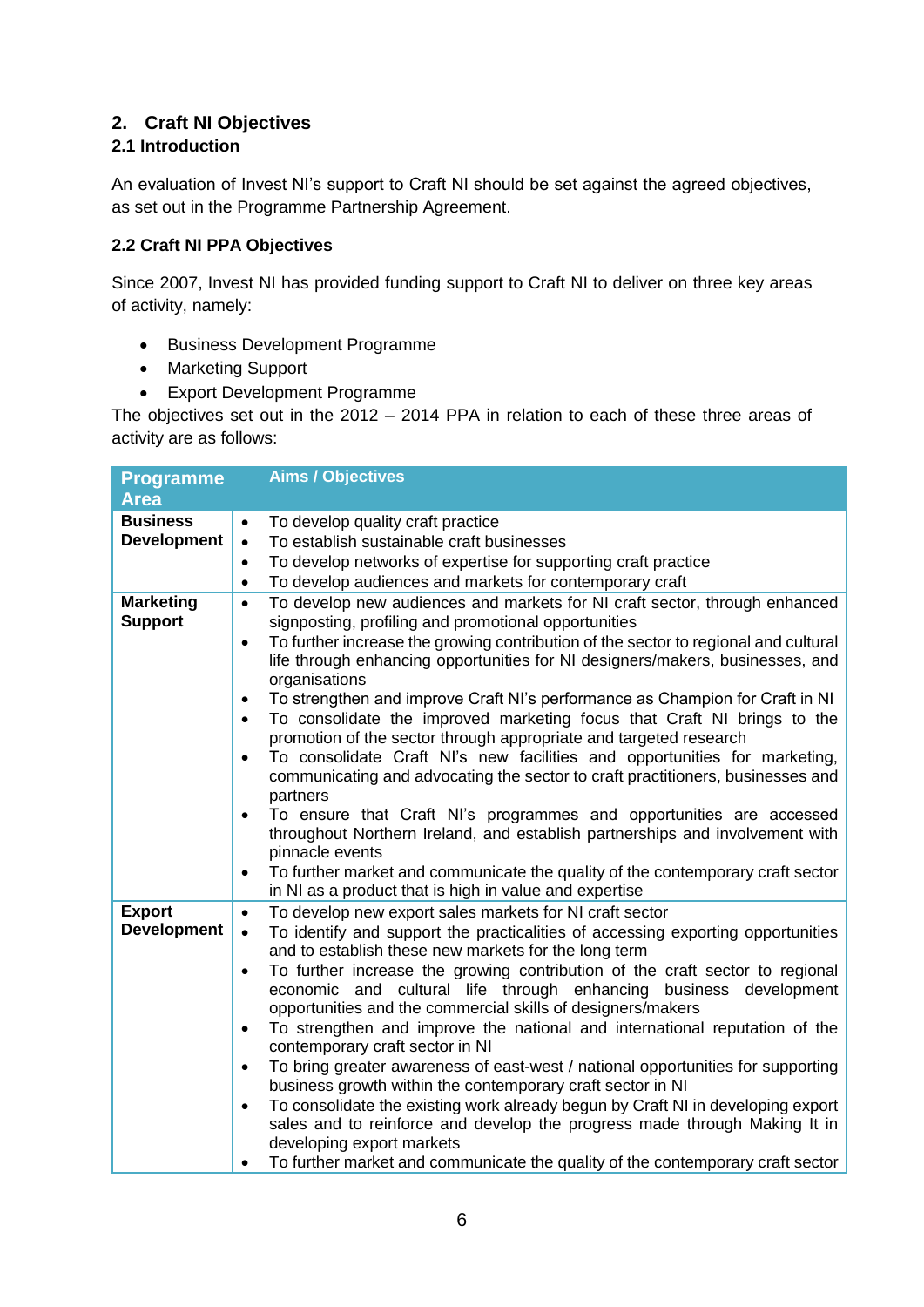#### • To strengthen Craft NI's role as a focal point and signposting facility

These objectives should be viewed against Invest NI's core focus of increasing the size, competitiveness and ultimate the value of the private sector economy in NI as set out in the current Invest NI Corporate Plan and the NI Economy Strategy.

From an economic viewpoint, the objectives set out in the PPA make sense in terms of the key goals of:

- Export expansion increasing the level of NI's exports;
- Tourist spending increasing the level of tourist expenditure in NI;
- Substituting imports replacing the level of NI expenditure on imports with expenditure on NI produced craft products.

That is, the priorities set in the PPA should be seen as means of delivering on these overall goals. Efforts to increase the domestic consumption of craft produce would not necessarily benefit the NI economy, unless they impact on at least one of these three overriding goals.

In general terms, the aims and objectives associated with each PPA area of activity would benefit from greater focus on Invest NI's core focus, and the overriding goals of export expansion, tourism spending, and import substitution.

From an economic viewpoint, it is also important that the areas of activity undertaken with Invest NI support are those that the market will not take for itself, or will take to only a limited extent. That is, that there is a market failure that Invest NI is addressing through its provision of support to Craft NI. In the environment in which Craft NI is operating, market failure arises principally from one main source, namely:

• Small and medium enterprise (SME) capacities and capabilities.

Given the profile of makers/designers active in the craft sector (predominately small micro businesses operating as sole traders), it is considered that there is a genuine market failure within the sector with respect to the development of business skills/acumen and a corresponding legitimate need for the development of such skills among operators active in the sector. In this regard, Craft NI's business development programme is considered to be addressing an identified market failure.

The profile of the sector also lends itself to the view that the development of exporting capabilities is likely to be an area where a legitimate profound market failure exists within in the sector, in terms of providing operators within the sector with information and support to engage in exporting activities.

Marketing, or the development of an awareness of the craft sector in NI and abroad, is not considered as directly relevant to the market failures in the sector (see Appendix A1, where as part of the Making It survey it was identified that all but one maker/designer has a business website). Also, the support of marketing activity is not as directly relevant to the core focus of Invest NI's core objectives of building competitive sustainable businesses generating employment and value added within the Northern Ireland economy. Notwithstanding this, the development of awareness, and ultimately a market for products produced by the sector, will contribute indirectly to the achievement of Invest NI's objectives for the sector, to the extent that import substitution, increasing tourist spending and export development is occurring.

Viewed against this background, the areas of activity set out in the PPA, in particular the business development and export development areas of activity, are well focussed on relevant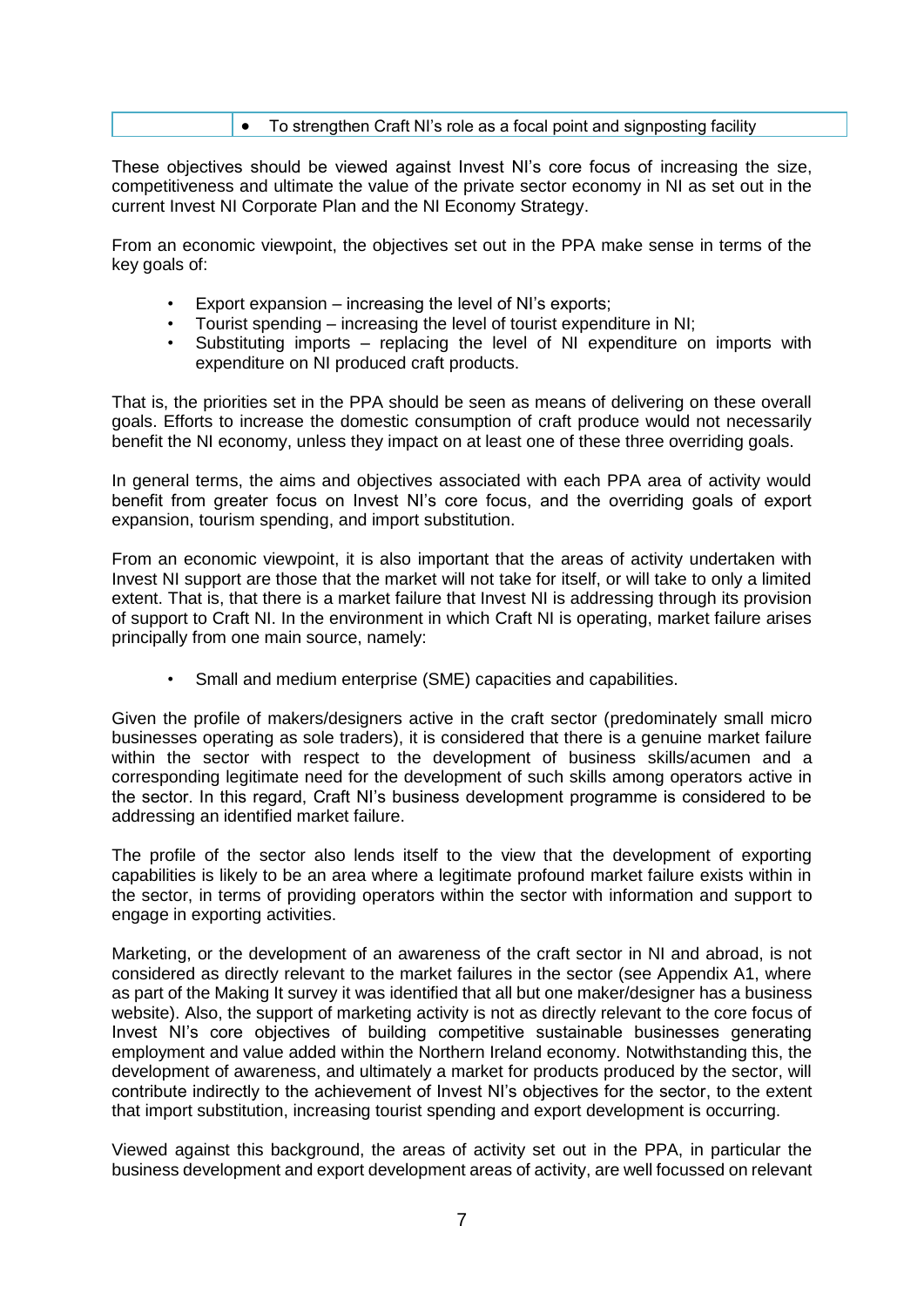market failures and delivering on Invest NI's Corporate Plan and the region's Economic Strategy objectives.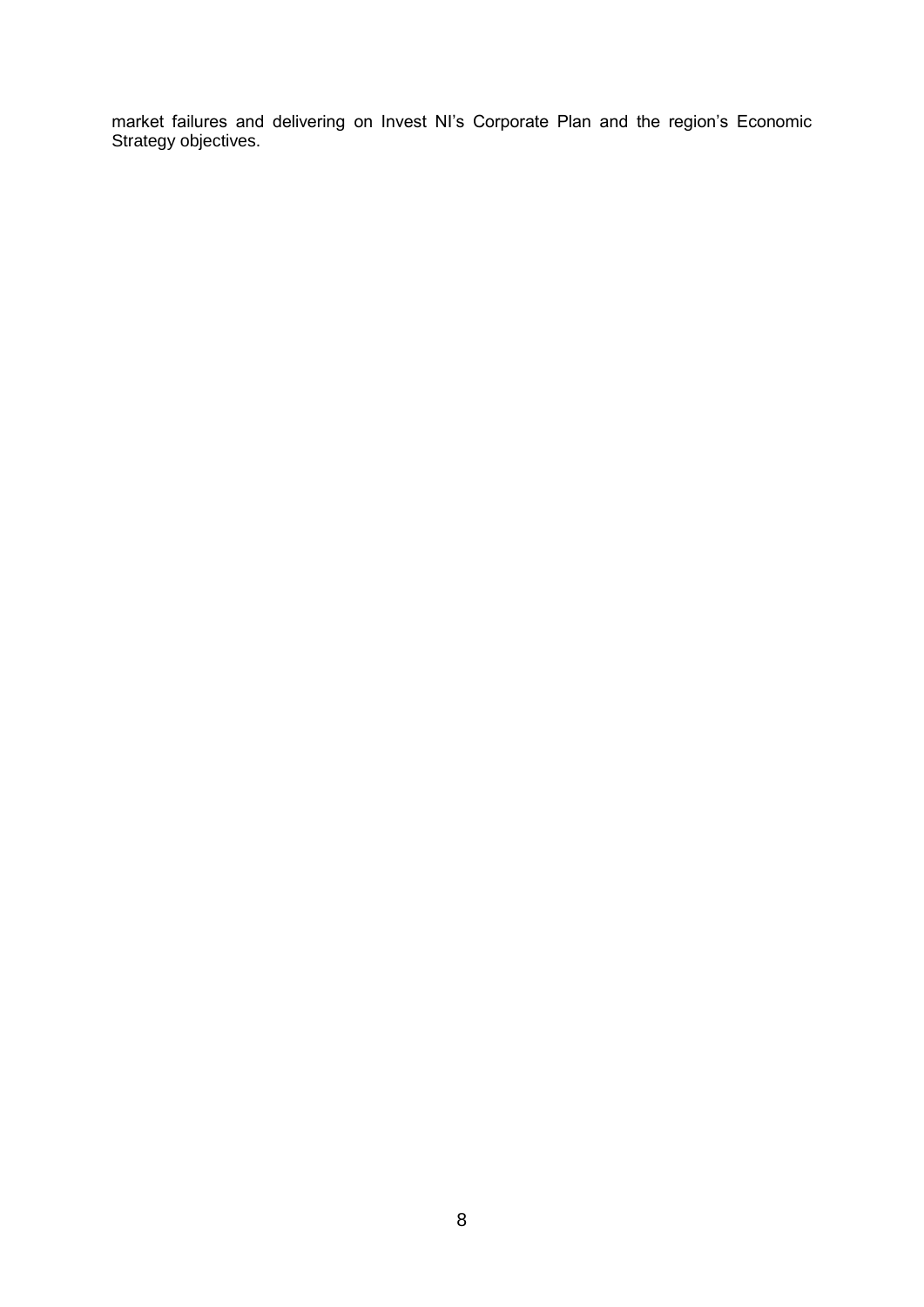## **3. Overview of the Craft Sector in Northern Ireland**

There is a lack of a clear definition of what constitutes the craft sector, both in Northern Ireland and abroad. There is also dearth of comprehensive statistical data surrounding the scale and scope of the craft industry in NI. The lack of comprehensive data is in many respects symptomatic of the hard-to-define nature of the sector, which encompasses a broad and diverse group of small scale operators active in a wide variety of activity areas. Indeed, there is no one single agreed approach to defining activity within the craft industry. One identified possible approach is based on a classification of the craft operator's discipline. Using this approach activity in the sector could be grouped under the headings including: ceramics, glass, metal, paper, synthetics, textiles, wood etc. An alternative approach is to segment activity in the sector on the basis of outputs/product type, namely: furniture, jewellery, lighting, sculptural work, soft furnishings, accessories, stationery, tableware and so forth.

In 2011, the Craft Council UK, together with Creative Scotland, the Arts Council of Wales and Craft Northern Ireland, commissioned a study aimed at mapping and estimating the economic impact of the sector across the UK, including Northern Ireland. The resulting report '*Craft in an Age of Change 2012'* focused on makers, but also encompassed wider operators within the sector including curators, gallery owners, retailers, academics, educators and writers.

It was acknowledged within the 2012 Craft Council Study that the figures generated represented a minimum for the craft sector in the absence of further work to more accurately represent the contribution of sole traders and microenterprises working below the VAT threshold i.e. it was not possible to comprehensively account for such operators owning to the inherent difficulties associated with identifying this group through standard industrial and occupational classifications<sup>3</sup>.

As part of the 2012 Study, it was estimated that: there were approximately 1,050 businesses active in the sector in NI, earning a total income of £20m<sup>4</sup>. See Table 1.

The Study confirmed that the sector is dominated by small businesses and that net profits (for many makers/designers profits and wages are the same) of less than £5,000 was common for half of participants in the sector. The Study estimated that 70% of craft makers/designers in NI were not exporting their products.

|                         | No. businesses | <b>Craft related Income</b><br>$(\text{Em})$ |
|-------------------------|----------------|----------------------------------------------|
| <b>England</b>          | 17,150         | 339                                          |
| <b>Scotland</b>         | 3,350          | 70                                           |
| <b>Wales</b>            | 1,500          | 28                                           |
| <b>Northern Ireland</b> | 1,050          | 20                                           |
| <b>Total UK</b>         | 23,050         | 457                                          |

#### **Table 1: Participation and Output in Craft Sector**

Source: Craft in an Age of Change, 2012, BOP Consulting

**.** 

Notwithstanding the limitations associated with the underlying Study data, by way of comparison, the findings from the Craft Council UK Study by region are set out in Table 2. As

<sup>&</sup>lt;sup>3</sup> The 2012 Craft Council Study relied to a large extent on established craft databases to identify operators in the sector, which are largely based on the voluntary self-identification of persons as makers/designers/crafts persons

<sup>4</sup> Craft related income for the purpose of the study included craft sales, as well as income from other craft related activities including for example teaching.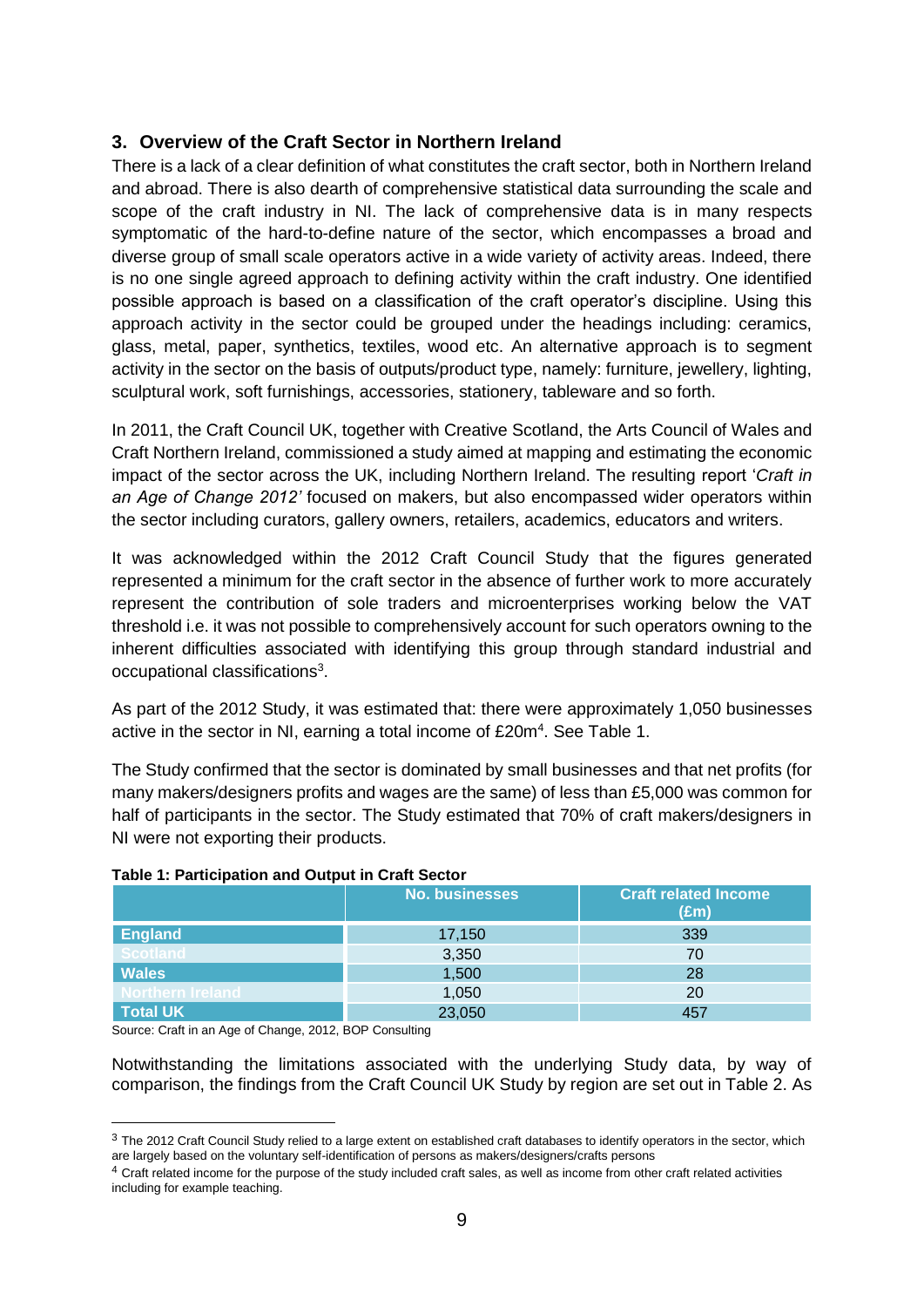set out in the Table, the number of craft businesses per head of population in NI exceeds the equivalent number in both Wales and England. It is also of note that the income from craft related activities per head of population in NI at £11.1 exceeds the equivalent level in both England and Wales.

|                  | <b>Population</b><br>2012<br>(million) | <b>No. Businesses per</b><br>10,000 population | <b>Craft related Income</b><br>$\mathbf{E}$ ) per head of<br>population |
|------------------|----------------------------------------|------------------------------------------------|-------------------------------------------------------------------------|
| <b>England</b>   | 53.5                                   | 3.2                                            | 6.3                                                                     |
| <b>Scotland</b>  | 5.3                                    | 6.3                                            | 13.2                                                                    |
| <b>Wales</b>     | 3.1                                    | 4.8                                            | 9.0                                                                     |
| Northern Ireland | 1.8                                    | 5.8                                            | 11.1                                                                    |
| <b>Total UK</b>  | 63.7                                   | 3.6                                            | 7.2                                                                     |

#### **Table 2: Comparison of Craft Sector across UK, 2012**

Source: Craft in an Age of Change, 2012, BOP Consulting; and Office for National Statistics Population Estimates 2012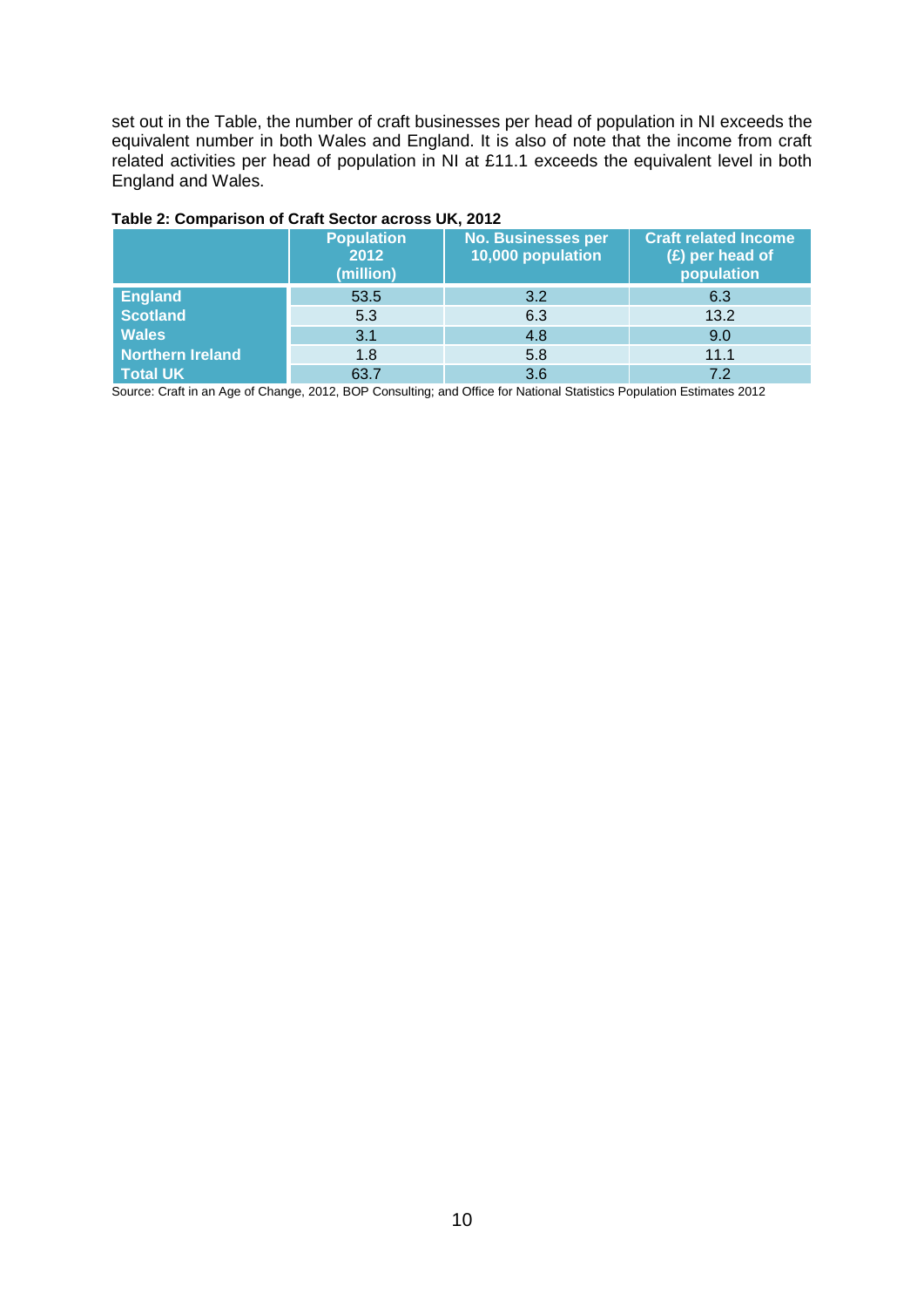# **4. Craft NI PPA Inputs and Outputs**

# **4.1 Craft NI PPA Inputs**

**.** 

In its capacity as Northern Ireland's economic development agency tasked with delivering the Government's economic development strategies through the provision of support for business development, export development, entrepreneurship and innovation development, Invest NI have, since 2007, provided funding to Craft NI to support the development of the craft industry in the region.

Since 2007, Invest NI has provided £301,577 in funding to Craft NI as part of successive PPAs/PDAs, approximating to an annual average level of Invest NI funding totalling £37,700. In total 45.5% of Invest NI support to Craft NI has been expended directly on business development activities (namely supporting Craft NI's 'Making It' Programme) and export development activities. In total 52.7% of Invest NI funding has supported marketing activities aimed at promoting an awareness and ultimately a market for the craft sector in NI and abroad.

|                                                     | <b>Total Funding</b> | <b>Total Funding</b><br>$\%$ | <b>Average</b><br><b>Annual</b><br><b>Funding £</b> |
|-----------------------------------------------------|----------------------|------------------------------|-----------------------------------------------------|
| <b>Marketing / communications</b><br><b>officer</b> | 158,946              | 52.7                         | 19,868                                              |
| <b>Export Development</b>                           | 23,530               | 7.8                          | 2,941                                               |
| <b>Business development</b>                         | 94,617               | 31.4                         | 11,827                                              |
| <b>Business development officer*</b>                | 18,984               | 6.3                          | 2,373                                               |
| Other <sup>5</sup>                                  | 5,500                | 1.8                          | 688                                                 |
| <b>Total</b>                                        | 301,577              | 100.0                        | 37,697                                              |

#### **Table 3: Overview of Invest NI funding of Craft NI, 2007 - 2014**

\*the Business Development Officer manages the business development and export programmes

As part of the most recent 2012 – 2014 Programme Partner Agreement, Craft NI received £94,354 in funding support from Invest NI, the majority share of which was used to support business development and export activities (55.1%). The remainder of the funding was used to support the marketing programme as well as the marketing and communication officer role.

## **Table 4: Profile of Invest NI funding of Craft NI, 2012 - 2014**

|                                                   |        | $\frac{9}{6}$ |
|---------------------------------------------------|--------|---------------|
| <b>Marketing</b>                                  | 15,200 | 16.1          |
| Marketing and Communications Officer <sup>6</sup> | 27,120 | 28.7          |
| <b>Export Development</b>                         | 8,250  | 8.7           |
| <b>Business development</b>                       | 24,800 | 26.3          |
| Business development officers <sup>7</sup>        | 18,984 | 20.1          |
|                                                   |        |               |
| <b>Total</b>                                      | 94.354 | 100.0         |

<sup>5</sup> Small scale funding to support a Business Development Officer role, a Collect It craft initiative, and a graduate craft award initiative.

<sup>&</sup>lt;sup>6</sup> The Marketing and Communications Officer role is a part time role, wholly funded by NI, and is responsible for the agreed marketing programme.

<sup>7</sup> The Business Development Officers, which are part time positions wholly funded by Invest NI are responsible for coordinating the Business Development and Export Programmes.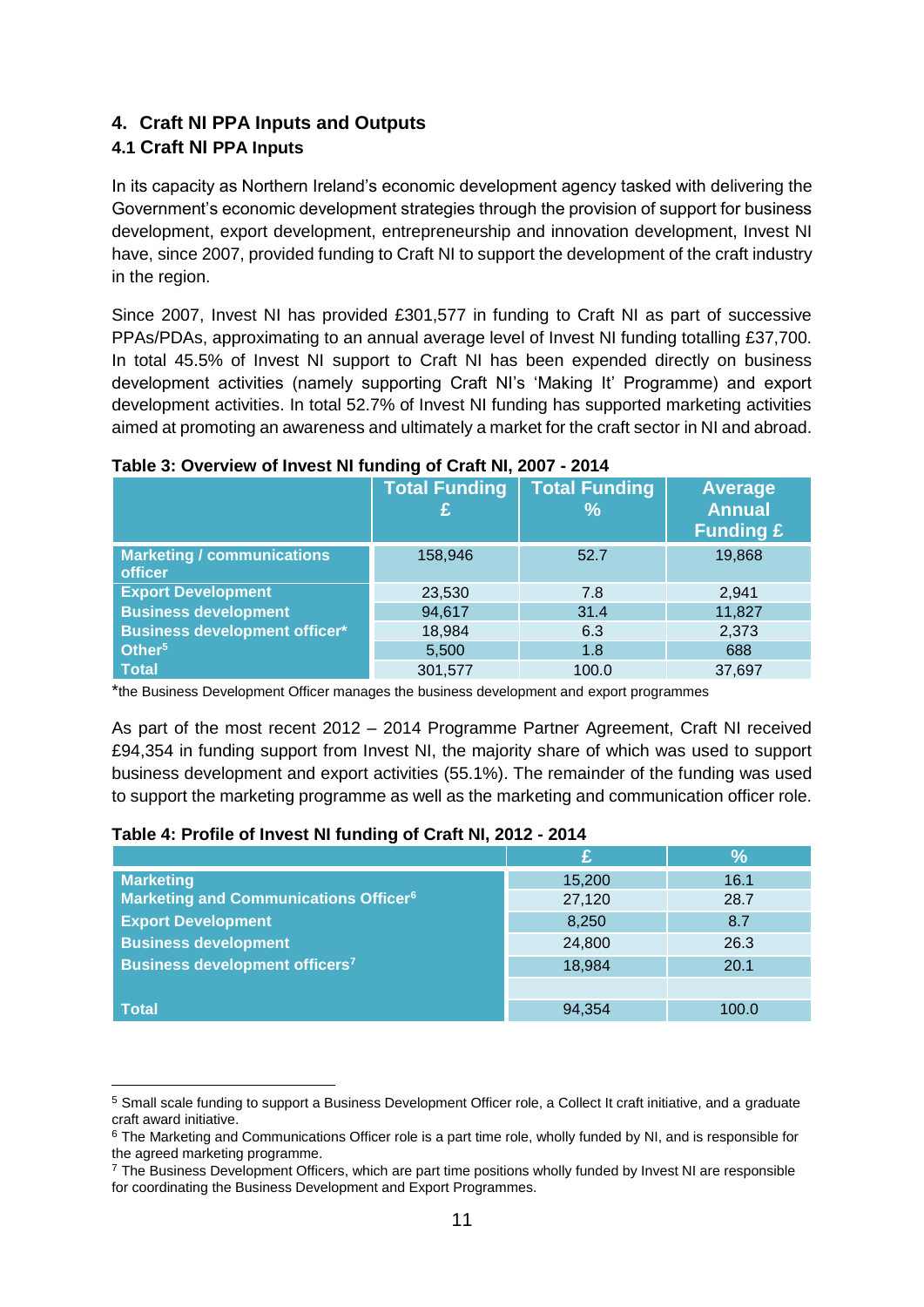Additional Invest NI costs associated with the delivery of the PDAs/PPAs include staff costs associated with the management of the PPA agreement, ongoing monitoring/audit related costs, and evaluation and appraisal costs<sup>8</sup>. These estimated costs, which are set out in Table 5, account for approximately 17% of total programme costs.

| $10000$ . Total 000t of introduction and in granting contracts for $\tau$ |               |               |
|---------------------------------------------------------------------------|---------------|---------------|
|                                                                           | $2012 - 2014$ | $2007 - 2014$ |
|                                                                           |               |               |
| <b>Direct Support to Craft NI</b>                                         | 94.354        | 301,577       |
| Invest NI Staff Costs (including evaluation and<br>appraisal)             | 19.040        | 61,220        |
| <b>Total Programme Costs</b>                                              | 113,394       | 362,797       |

# **Table 5: Total Cost of Invest NI funding of Craft NI, 2007 - 2014**

## **4.2 Craft NI PPA Activity and Outputs**

As set out in earlier sections, since 2007 Invest NI funding to Craft NI has for the main supported three main areas of activity, namely:

- Business Development ('Making It' Programme)
- Marketing Support

**.** 

Export Development

## **4.2.1 Business Development Programme Activity and Outputs**

As part of its Business Development Programme, Craft NI supports a two-year Making It business incubation/development programme. The programme comprises the development of start-up designers/makers and/or established designers/makers identified as having significant potential, and who meet the criteria for the programme.

The business development programme involves the placement of programme participants in host organisations, where they are provided with support in the development of their individual businesses. In parallel, participants attend business development modules which provide participants with information in areas including identifying customers; developing a creative business; marketing/promotion; financial management and planning; selling skills and pricing; and business management and planning. The business development modules are open to the wider industry in addition to the Making It participants.

The output targets and SMART objectives associated with this element of Invest NI's 2012 – 2014 funding support to Craft NI, as set out in the agreed PPA, were as follows:

<sup>&</sup>lt;sup>8</sup> These costs do not include the costs associated with External Delivery Organisation audits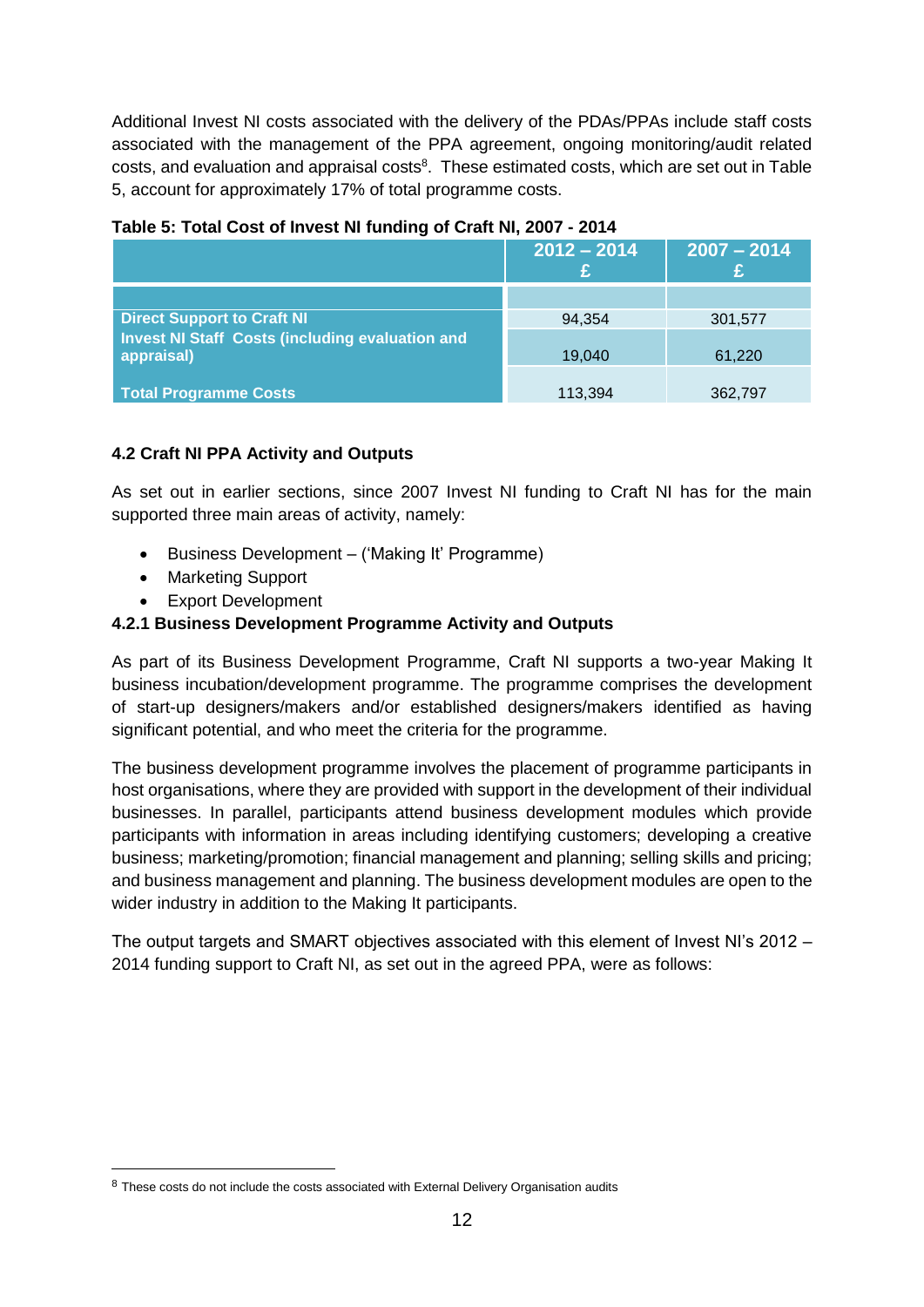#### **Output Targets**

- 6 new craft businesses established
- 80-90% business viability rate over 5 years
- Turnover on first year of leaving scheme >£22k
- Creation of businesses proactively seeking export and growth opportunities
- Graduate retention within NI
- A developed peer support network
- A bespoke business development programme developed
- A network of organisations supporting craft businesses
- Integrated regional strategic development
- A modern profile for contemporary craft in NI, ROI, GB and further afield

#### **Smart Targets**

- Survival rate of 60% at three year stage after leaving Making It
- Makers achieve 80% of industry average turnover in last 6 months of programme
- Referrals to Invest NI for consideration for further support

Eight makers/designers are currently participating in the 2013 Making It Programme, which commenced in November 2013. As part of previous PPA/PDAS, between 2007 and 2012 a total of 15 makers/designers completed the Making It Programme. Anecdotally Craft NI have confirmed that all Making It participants since 2007 are still trading, with just one trading outside of NI.

Demand for places on the Making It programme has increased over time. There were 24 applications for the eight current places on the programme.

Currently, Making It participants are required to provide six-monthly economic indicator data to Craft NI, including: turnover levels, exporting activity, sales channels, and employment levels. Pre 2012, Making It Programme participants were not required to provide economic indicator data to Craft NI. As a result, there is limited quantified evidence of outcomes and impacts of previous phases of Invest NI support.

#### **4.2.2 Marketing Programme Activity and Outputs**

Craft NI focused 44.9% of its Invest NI 2012 – 2014 funding support on its Marketing Programme. \

The most recent 2012 – 2014 Marketing Programme has incorporated marketing and publicity activities, including the promotional activities associated with August Craft Month. The Marketing Programme has also supported activities in the areas of information technology, photography and video support, as well as funding the attendance of guest speakers as part of the Craft Development Programme and August Craft Month events.

Specific activities undertaken by Craft NI over the 2012 – 2014 period under its Marketing Programme include:

 the ongoing promotion of the Craft NI Directory of craft businesses/designers/makers on the Craft NI website - details of circa 90 makers/designers are available in the directory;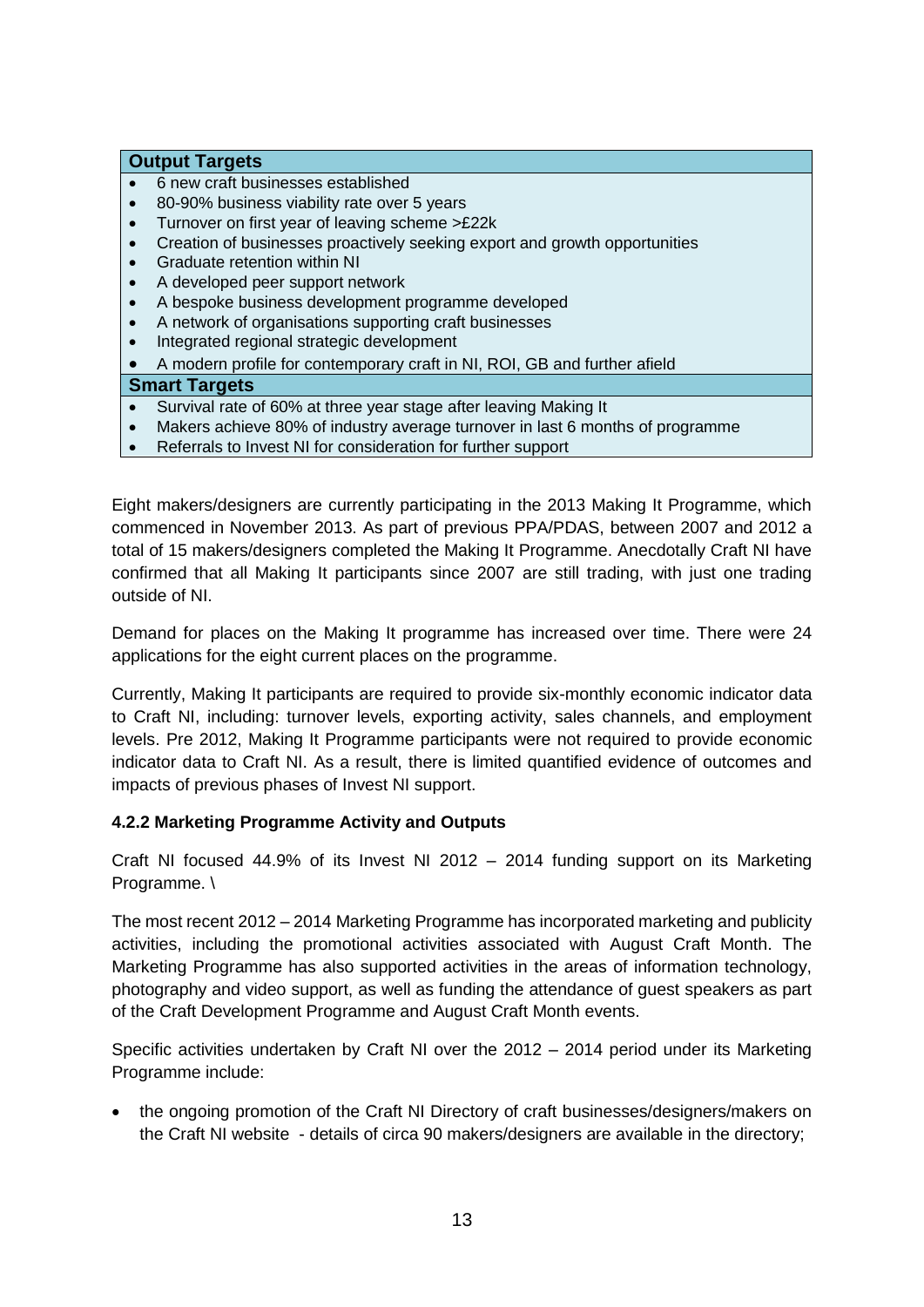- the maintenance of the Craft NI website, which includes provision of up to date information on programmes, resources, news, opportunities, craft related events locally and abroad there are circa 24,000 unique visits on a quarterly basis to Craft NI website;
- the ongoing development of a toolkit of resources for the sector (e.g. product pricing model etc.) which will be made available through the Craft NI website;
- the continued development of Craft NI's online and communication presence through various media platforms including Twitter, Facebook, Instagram, Pinterest, Paper Li and Google Plus;
- the circulation of a fortnightly e-bulletin to registered stakeholders with up to date information on events/information of interest to designers/makers as well as wider stakeholders - circulated to a database of 4,000 recipients;
- the promotion of the annual August Craft Month and other seasonal sales promotions (Winter and Valentine Campaigns);
- the provision of still photography and video support for designers/makers joining the Craft NI online directory and online craft map (circa 20 makers/designers supported to date), as well as designers/makers being promoted by Craft NI in other print/online media;
- collaboration with other publications to profile exemplary craft practice (e.g. BBC Arts Show; BBC Newline; Good Moring Ulster Business Section; Show Review UK Magazine);
- the funding of guest speakers at marketing/promotion seminars; and
- the development and regular update of display cases in Craft NI's office space.

## **4.2.3 Export Programme Activity and Outputs**

Export development has accounted the smallest share of Craft NI's PPA/PDA supported activities since 2007.

Through its 2012 – 2014 Export Programme, Craft NI aimed to facilitate and enable makers/designers to attend, and in some cases, exhibit at trade shows. The specific output targets and SMART objectives associated with this element of Craft NI's 2012-2014 activity were as follows: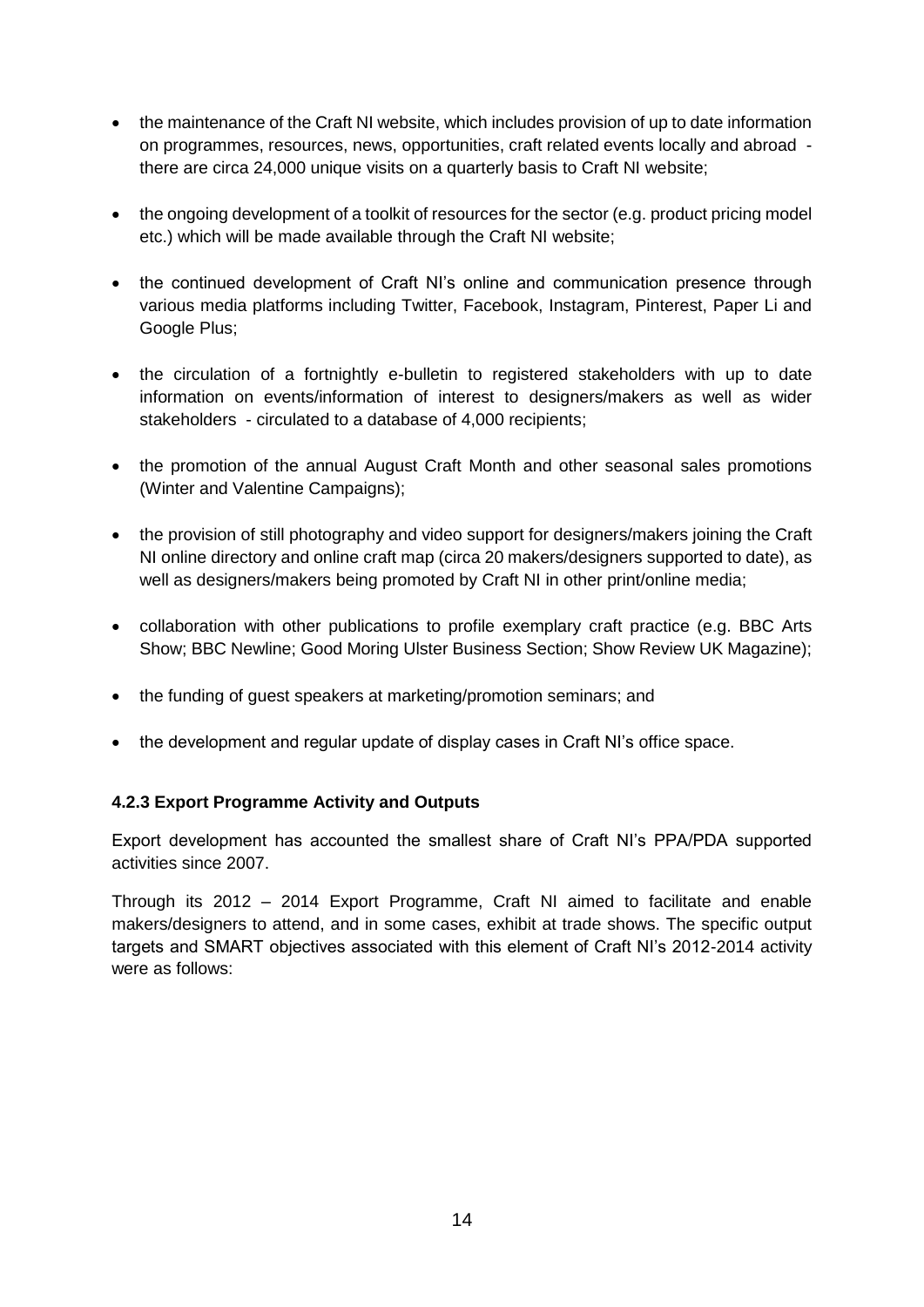## **Output Targets**

- Up to 10 makers accessing support and exhibiting at fairs/shows/exhibitions in GB and Europe
- Up to 15 makers making preparatory visits to fairs/shows/exhibitions in GB and Europe
- Two training seminars held
- An increase in the capacity of designer/makers in the sector to compete internationally within 3 years
- An increase in export sales value per designer/maker resulting from access to international platforms over 2 years
- An increase in awareness and engagement with national/international audiences for contemporary craft through international media coverage
- An increase in designers/makers generating export business outside NI

## **SMART Objectives**

- 60% of makers taking research trips to attend as exhibitors within a two year period
- Makers attending a trade show event to have 20% of sales represented by exports within 2 years
- Makers attending trade shows to attend at least one further evening within 2 years

Craft NI traditionally adopted a demand-led driven approach to the provision of export programme support to makers/designers. In line with this approach, between November 2012 and July 2013 five individual makers/designers were supported to attend individual trade events, as follows:

- British Craft Trade Fair, Harrogate x 1 maker/designer
- New Designers: One Year On, London x 2 makers/designers
- The Goldsmiths Fair, London, London x 1 maker/designer
- Pots in the Pens, Penrith x1 maker/designer

A review of the Export Development Programme in mid 2013 resulted in a move away from the individual designer/maker demand-led approach, to a more strategic proactive approach where small groups of designers/makers with similar export development needs were identified, grouped and provided with organisational support and (part) funding to support the costs associated with attending and/or exhibiting at major export events. This latter approach has allowed Craft NI to benefit from the economies of scale associated with group preparatory training and logistical planning. Attendance by small groups at two events was supported up to April 2014, namely:

- Handmade in Britain, London 2013 (5 makers/designers)
- Craft 2014, London (5 makers/designers)

In addition, two makers/designers were supported to attend two individual events:

- Handmade in Britain, 2014 (one maker/designer)
- Hallmark, Somerset House, 2014 (one maker/designer)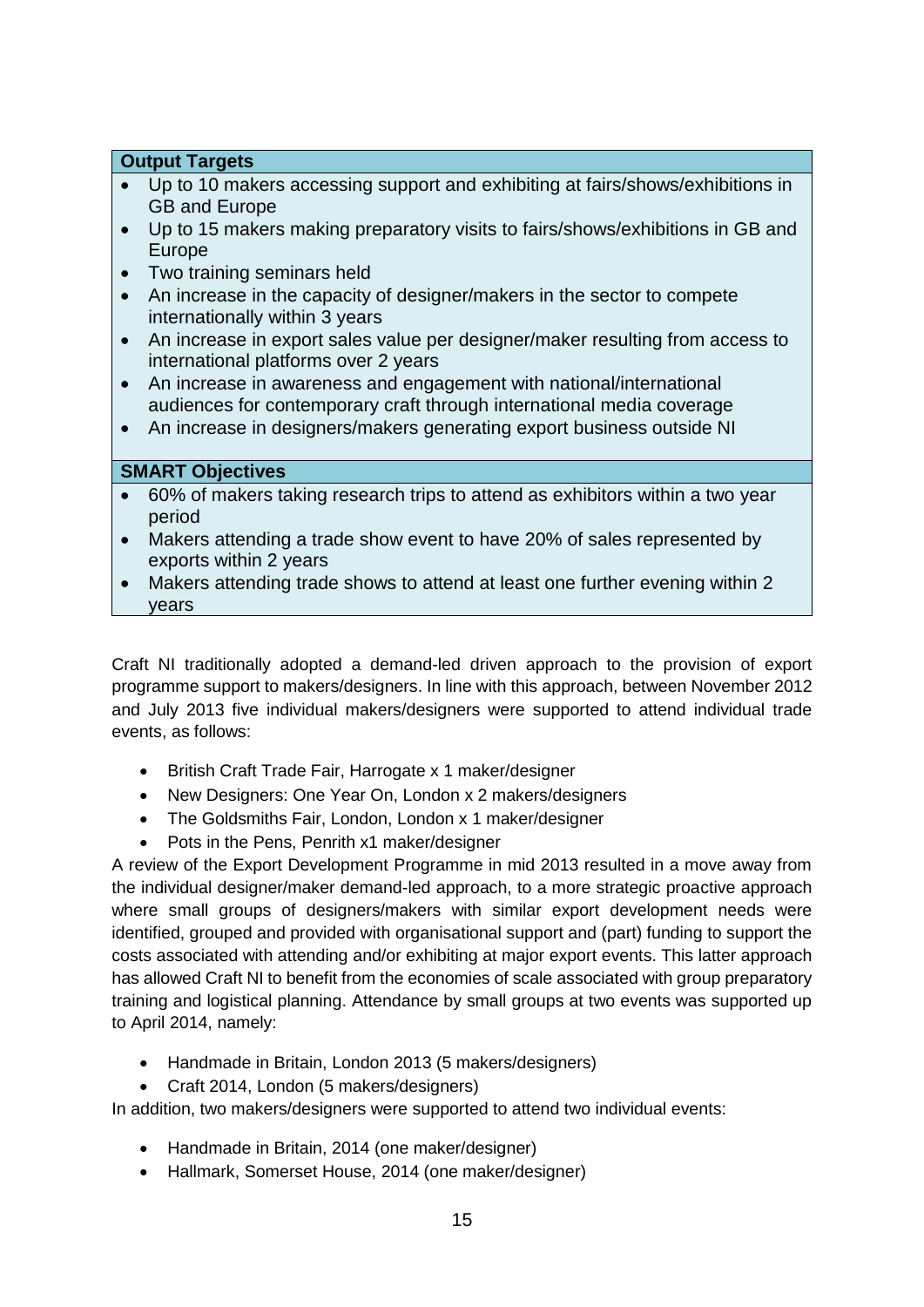As set out above, the number of makers/designers availing of this element of Craft NI support while relatively small (17 between November 2012 and April 2014), is in line with targeted levels. Anecdotally, many export programme participants have gone on to exhibit (through self-financing) at other shows, having benefited from the experience gained through Craft NI support. Craft NI have built into the current Export Programme the requirement for beneficiaries of export support to provide follow-on export sales data.

To date there has not been any take up of Invest NI's trade support by Craft NI supported businesses. This undoubtedly reflects the size/scale of the businesses in the sector (i.e. predominately sole traders). It would be useful going forward, to further explore any opportunities to link this area of Craft NI's activities with Invest NI's trade team and/or other relevant bodies such as InterTradeIreland.

## **4.3 Summary and Conclusions**

Since 2007 Invest NI funding to Craft NI has supported three main areas of activity, namely:

- Business Development ('Making It' Programme)
- Marketing Support
- Export Development

As part of the current PPA agreement, Craft NI have identified a number of activity and output targets associated with each of these elements of activity.

Craft NI provide regular monitoring data to Invest NI, which confirms that where measureable, the organisation is broadly delivering in relation to the activity and output targets set.

Going forwards, the PPA would benefit from greater focus on:

- Measurable output and activity indicators
- Clearer demonstration as to how the activity and output indicators are aligned with agreed outcome indicators, which in turn should align with the overall strategic objectives.

To date there has not been any take up of Invest NI's trade-related support by Craft NI exportsupported businesses. This undoubtedly reflects the scale of the businesses in the sector which unlikely to be of the scale required to become Invest NI client companies. It would be useful going forward, to further explore any opportunities to link this area of Craft NI's activities with Invest NI's trade team and/or other relevant bodies such as InterTradeIreland.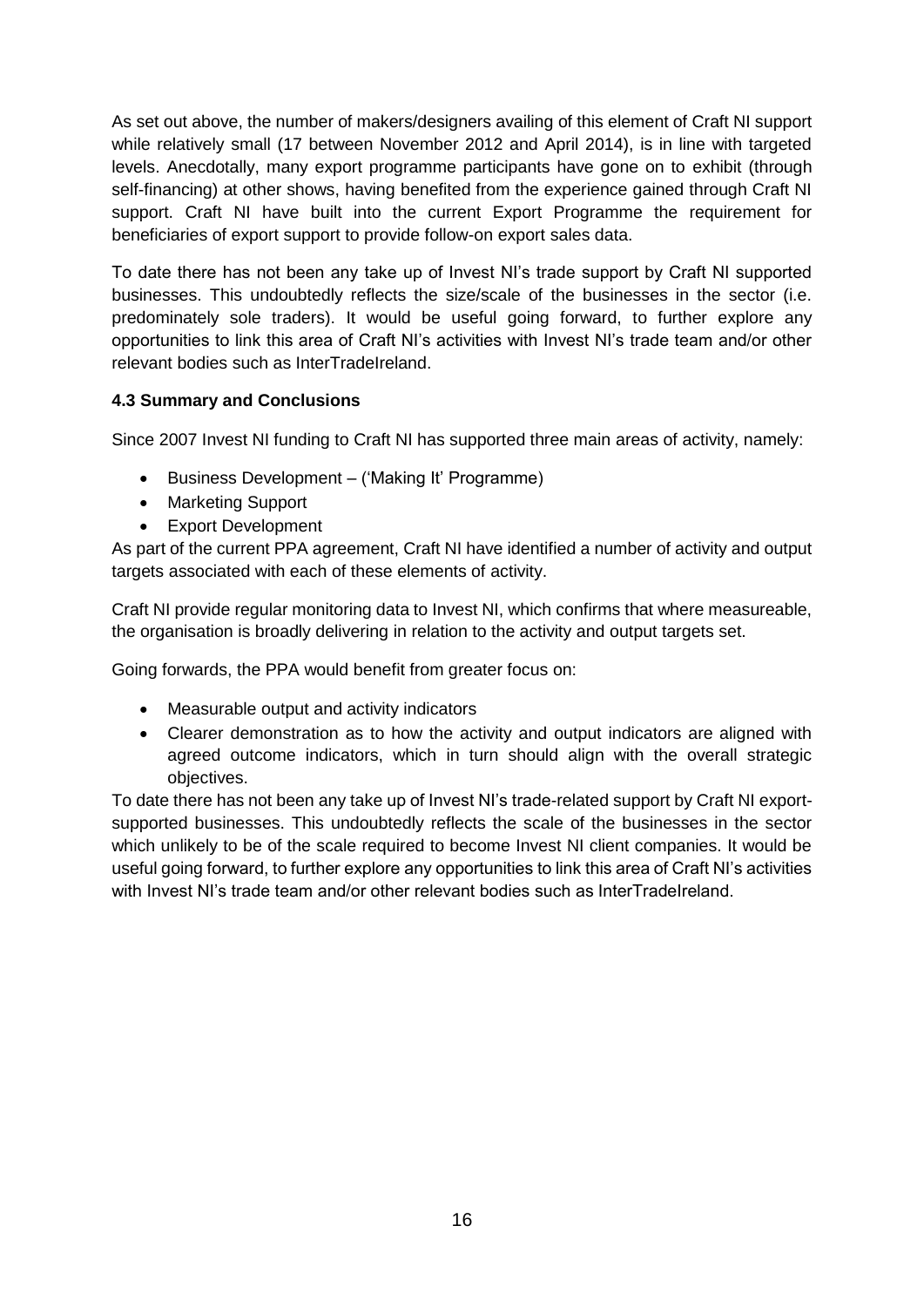#### **5. Craft NI PPA Results and Impacts 5.1 Introduction**

This Section sets out the results and impacts achieved by Craft NI's programme of activity.

Results relate to the effects of programme outputs on the targeted beneficiaries in the immediate or shorter term. Impacts relate to the wider effects of the programme from a higher level perspective (e.g. sectoral or national), are generally medium to long term in nature, and should align with the programme objectives set at the outset.

As set out in previous sections, a series of agreed SMART activity and output indicators were identified as part of the 2012 – 2014 PPA. There is a lack of impact (also referred to as outcome) indicators evident in the PPA. This was highlighted as part of the 2012 evaluation of the programme of support which was completed by KPMG. It is of note that the capturing of result and impact data is made more difficult by virtue of the nature of the sector – where there is a lack of clarity over what constitutes the craft sector, and where there is a dearth of comprehensive national statistics to allow the scale of the sector over time to be identified and monitored.

Notwithstanding this, the section below uses available information to identify result and impacts associated with each area of activity, where this was possible.

#### **5.2 Business Development Results and Impacts**

**.** 

Since 2007, 23 makers/designers have participated in the Making It Programme, with support from Invest NI. As part of the current evaluation a survey was completed of the 21 makers/designers for which contact telephone numbers were available, with a view to identifying their experiences of the business development programme and how the programme has impacted on their craft business. The survey findings are set out in detail in Appendix A1. After three attempts at contact, in total 10 survey responses were obtained, representing a response rate of  $48\%$ <sup>9</sup> (see Table A1.1 for further details).

When questioned in relation to their satisfaction with the Making It programme, six survey respondents (n=10) stated they considered the Programme was good or very good in terms of meeting their individual businesses needs. When questioned specifically in relation to their satisfaction with the Business Development element of the programme, there was a marginally higher level of satisfaction reported by the participants, with 7 participants (n=10) stating this element of the Programme was either good or very good in terms of their meeting their individual business needs (See Table A1.9).

<sup>9</sup> Owing to the small population size, and number of respondents in absolute terms, caution should be exercised before ascribing undue levels of accuracy to the survey results.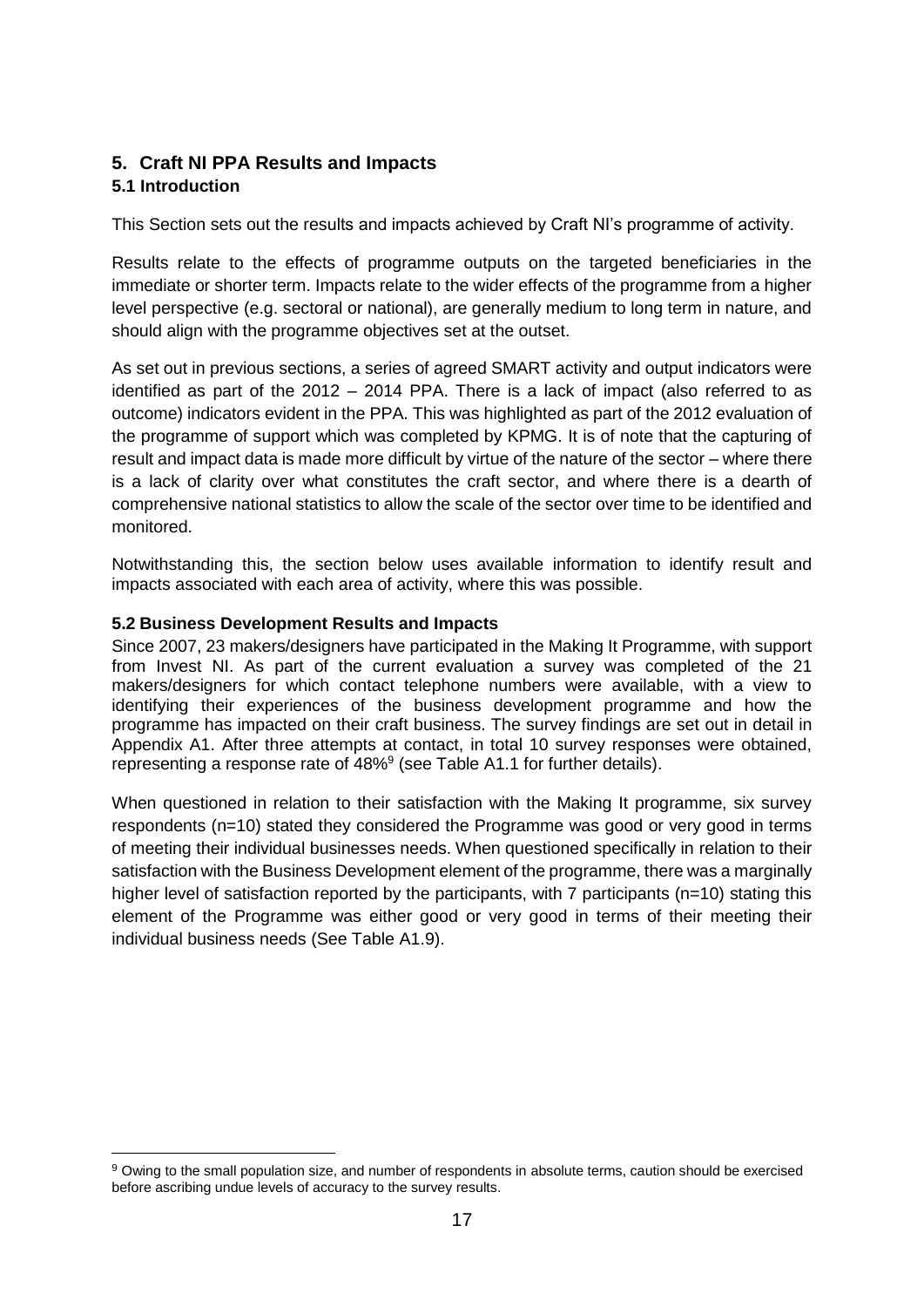The survey respondents were also asked as part of an open ended question to identify other benefits they attributed to participation in the programme. The responses provided are set out in Table 6. Half of the survey respondents identified peer network support as a key benefit of the programme. Four makers made reference to the business and technical advice they received.

|                                                                 | <b>Number</b> |
|-----------------------------------------------------------------|---------------|
| <b>Business advice / technical advice</b>                       | 4             |
| Support network / peer support group / networking opportunities | 5             |
| <b>Studio space</b>                                             |               |
| <b>Confidence building</b>                                      |               |
| Exposure / PR / brand development                               |               |
| <b>Prevented business closing</b>                               |               |

#### **Table 6: Additional Benefits Associated with the Making It Programme**

The survey respondents were asked to provide details of their most recent annual sales/turnover value. Whilst there was significant disparity across the respondents ( $n=8$ ) in terms of their reported annual turnover/sales values, ranging from less than £5,000 to £22,500 (see Table A1.5), the average turnover reported was circa £11,600.

As part of the survey the respondents were asked to identify their turnover levels in the first year of participation in the Making It Programme, and the annual growth in turnover thereafter attributable to the programme.

Five of the six pre 2012 Making It participants<sup>10</sup> surveyed were able to identify an element of annual turnover growth attributable to their participation in the Programme. On the basis of the level of information provided by the five respondents, an annual average growth in turnover of £9,000 was identified, totalling to a gross *actual* increase in turnover attributable to the 2007 – 2014 Programme of circa £103,000.

When account is taken for the time required to realise turnover benefits for the more recent Making It participants<sup>11</sup>, and when grossed up to represent the total number of Making It participants  $(22)^{12}$ , the total gross turnover impacts are estimated to total £794,200. On the basis that 5 out of the six (83%) of the pre 2012 survey respondents identified turnover benefits, the turnover growth total is scaled back to total £661,800. It should be noted that some of these turnover effects will occur over the 2014 – 2018 period for the more recent Making It participants, in the same way that the older Making It participants realised turnover growth over the 2009 – 2013 period post their completion of the programme.

On the basis of an average cost of sales ratio of 55% (reported as part of the survey) the Gross Value Added (GVA) attributable to the programme is estimated to feasibly total £364,000 (See Table 7).

The turnover and GVA effects set out in Table 7 relate to gross effects, before accounting for additionality. Whilst additionality information was sought as part of the survey of Making It

**.** 

<sup>&</sup>lt;sup>10</sup> The current cohort of Making It participants (2013 Making It participants) were not asked to provide this information, owing to the fact that they commenced their participation in the Programme in 2013, and as such, they have not had an opportunity to experience annual turnover growth that could be directly attributable to the Programme.

<sup>&</sup>lt;sup>11</sup> The actual turnover growth experienced by older Making It participants as captured by the survey was used to estimate the level of future turnover growth that will be experienced by more recent Making It participants who have not yet had the opportunity to experience four years turnover growth. Four years turnover growth for each participant was accounted for.

 $12$  Excluding the Making It participant that has relocated abroad. Owing to the small population size and number of survey respondents, care should be taken before assigning a high level of accuracy to the grossing up exercise.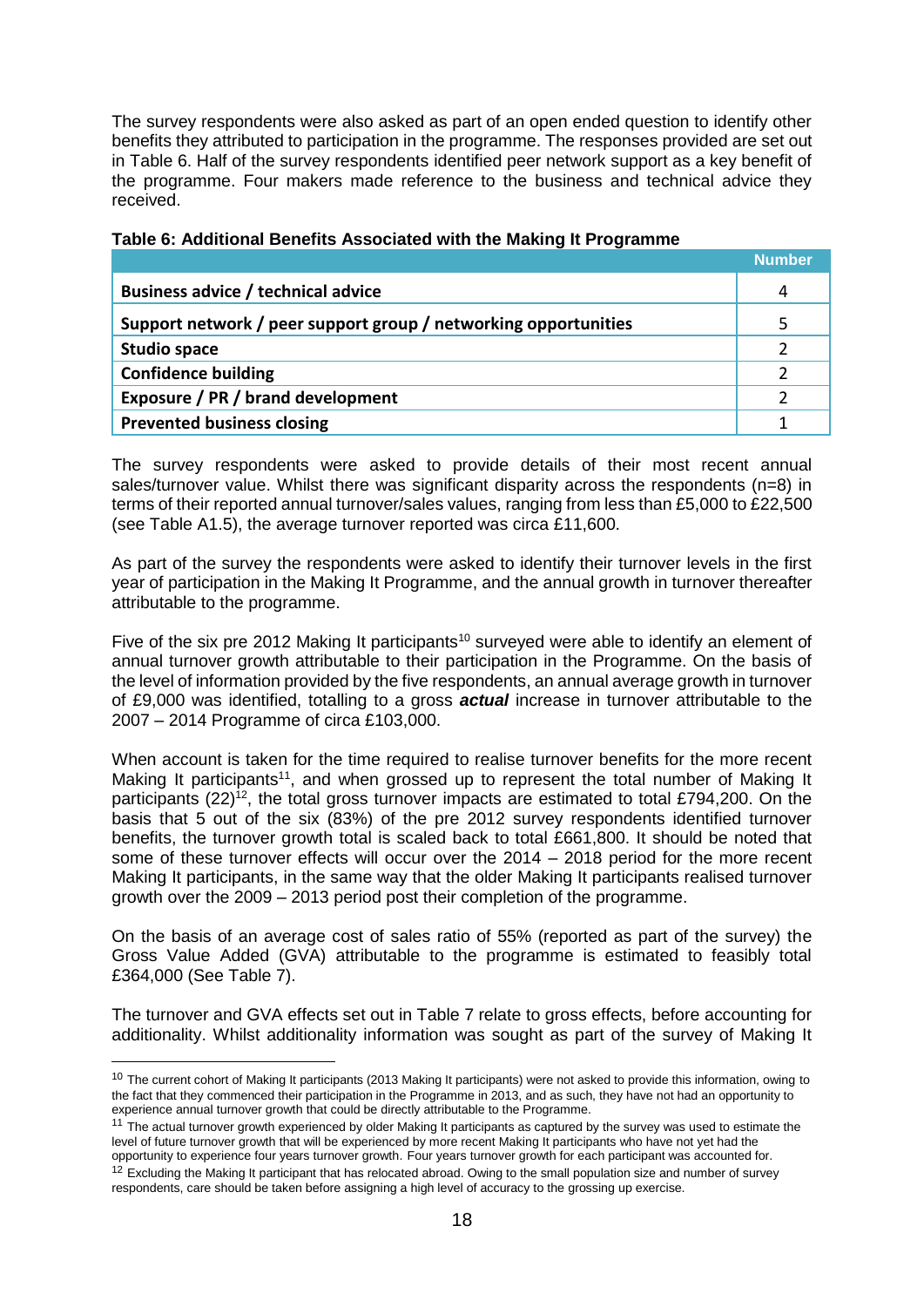participants, owing to the small number of respondents, and on the basis of the types of additionality reported, where all but one respondent identified partial additionality levels, the analysis below sets out the estimated net effects on the basis of different levels of additionality.

Assuming additionnality ranges between 45% - 65%, the total contribution of the programme to net GVA growth ranges between 163,800 and 236,600 (See Table 8).

#### **Table 7: Assessment of Gross Turnover and GVA Effects attributable to 2007 – 2014 Making It Programme Participants**

| Number of Makers (pre 2012 providing turnover effect data)       | .5      |
|------------------------------------------------------------------|---------|
| % of firms with turnover effects                                 | 83%     |
| Achieved gross turnover effects over evaluation period           | 103,000 |
| <b>Average Annual gross turnover effect</b>                      | 9,025   |
| Total number of years across total survey cohort $13(n = 22)$    | -88     |
| Total gross turnover effects over evaluation period ( $n = 22$ ) | 794,200 |
| Total gross turnover effects over evaluation period (83%)        | 661,800 |
| Total gross GVA effects (55% ratio <sup>14</sup> )               | 364,000 |
|                                                                  |         |

#### **Table 8: Assessment of Net Turnover and GVA Effects attributable to Making It Programme, Current Prices**

| <b>Total GVA</b>                  | 364,000 |
|-----------------------------------|---------|
|                                   |         |
| <b>Assuming 45% additionality</b> | 163,800 |
| <b>Assuming 55% additionality</b> | 200,200 |
| <b>Assuming 65% additionality</b> | 236,600 |

The net GVA effects set out in Table 8 potentially include a level of displacement, to the extent to which the sales achieved do not represent increasing exports; increasing tourism spend; and/or the substituting of NI expenditure on imports with expenditure on NI produced craft products. It was not possible within the constraints of the evaluation exercise to determine the extent to which the Making It product sales are displacing other NI produced non-craft products.

The equivalent net employment effects assuming between 45 and 65% additionality levels, ranges between 9 and 13 jobs supported by the programme.

**.** 

<sup>&</sup>lt;sup>13</sup> Four years of turnover growth is accounted for each maker/designer

<sup>14</sup> Using self-reported cost of sales proportion as per survey responses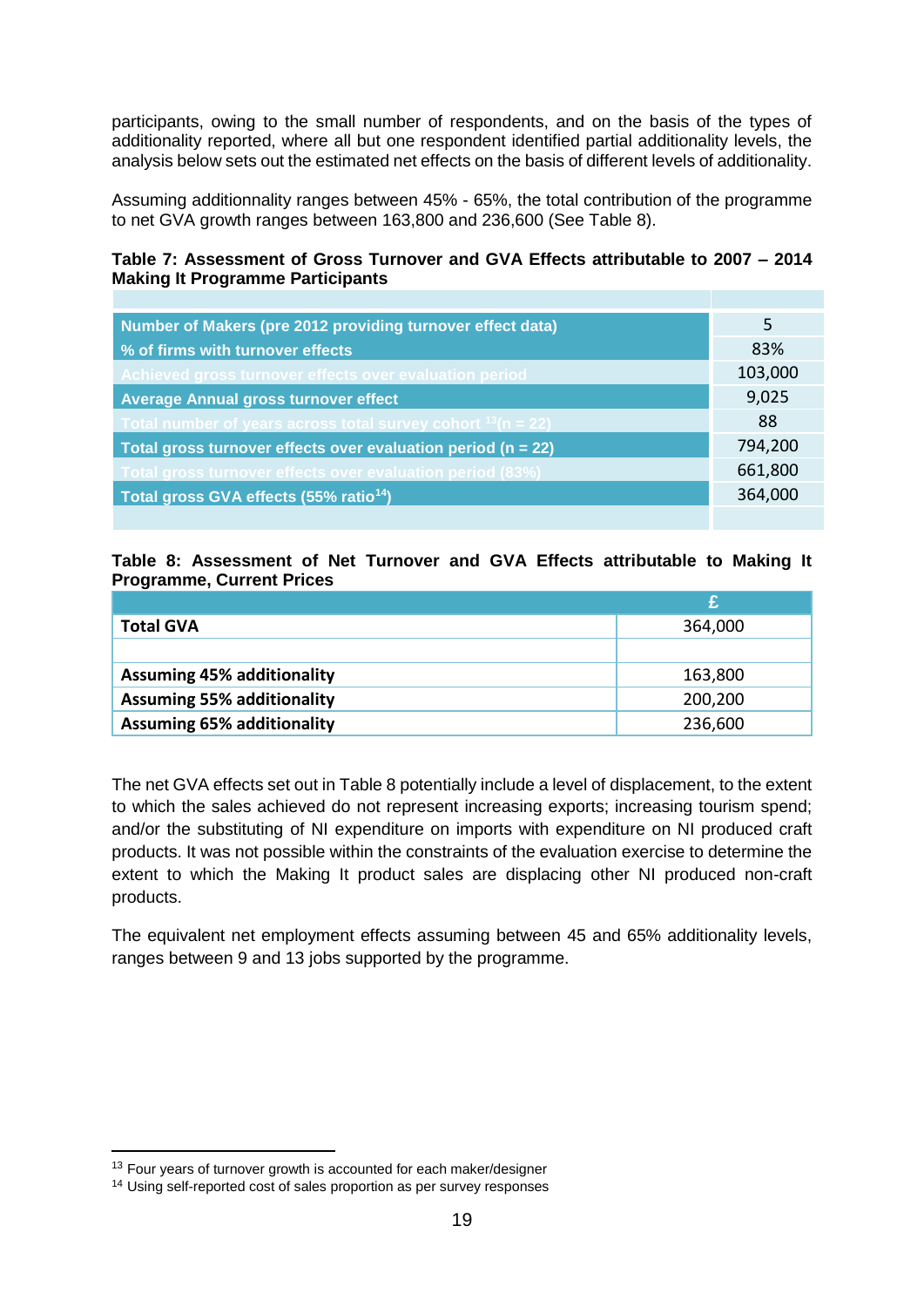|                                                                          | No FTEs <sup>15</sup> |
|--------------------------------------------------------------------------|-----------------------|
| Total FTE Employment (based on survey sample)                            | 9.4                   |
| Number of makers providing data                                          | 10                    |
| Total employment effects (based on full Making It participant<br>cohort) | 20.7                  |
|                                                                          |                       |
| <b>Assuming 45% additionality</b>                                        | 9.3                   |
| <b>Assuming 55% additionality</b>                                        | 11.4                  |
| <b>Assuming 65% additionality</b>                                        | 13.4                  |

## **Table 9: Assessment of Employment effects attributable to Making It Programme**

When asked if they would recommend the Making It Programme to other businesses, 9 respondents stated they would.

Finally, when questioned in relation to their growth plans over the next two to three years, half of the 10 makers stated their plan was to grow moderately; while half the businesses stated they planned to growth substantially over this period.

# **5.3 Export Development Programme Results and Impacts**

As set out in Section 4, the level of expenditure and number of makers/designers availing of support through Craft NI's export development support programme has been modest.

Anecdotally, many beneficiaries of this element of Craft NI's programme over the 2007 – 2014 period have secured export sales orders and/or have gone on to exhibit at other trade show/events, having benefited from the experience gained through Craft NI support. This information was not formally captured.

Craft NI have built into the current 2012 – 2014 Export Programme the requirement for beneficiaries of export support to provide export sales data. An analysis of the export sales achieved by 2012 -2014 programme participants to date is estimated to total approximately £33,100 (gross). This equates to average export sales per participant totalling £2,206 (gross) to date. Equivalent data is not available for the entirety of the 2007 – 2014 programme period.

The additionality associated with this aspect of the programme of support is not captured, however, given the nature of the participants in the sector (small scale sole operators), it is considered reasonable to assume a high level of additionality; that is to say the availability of export development support is likely to be instrumental in terms of supporting craft maker/designers first steps at exporting through attendance at trade shows/events.

# **5.4 Marketing Programme Results and Impacts**

The marketing programme area of activity represents the most problematic area of Craft NI's activity in terms of measuring results and impacts. This at least partly relates to the lack of craft sector definition, and the lack of comprehensive statistics which identify the scale of the craft industry in terms of its employment / value added contribution to the NI economy, i.e. it

**.** 

<sup>&</sup>lt;sup>15</sup> Full time equivalent jobs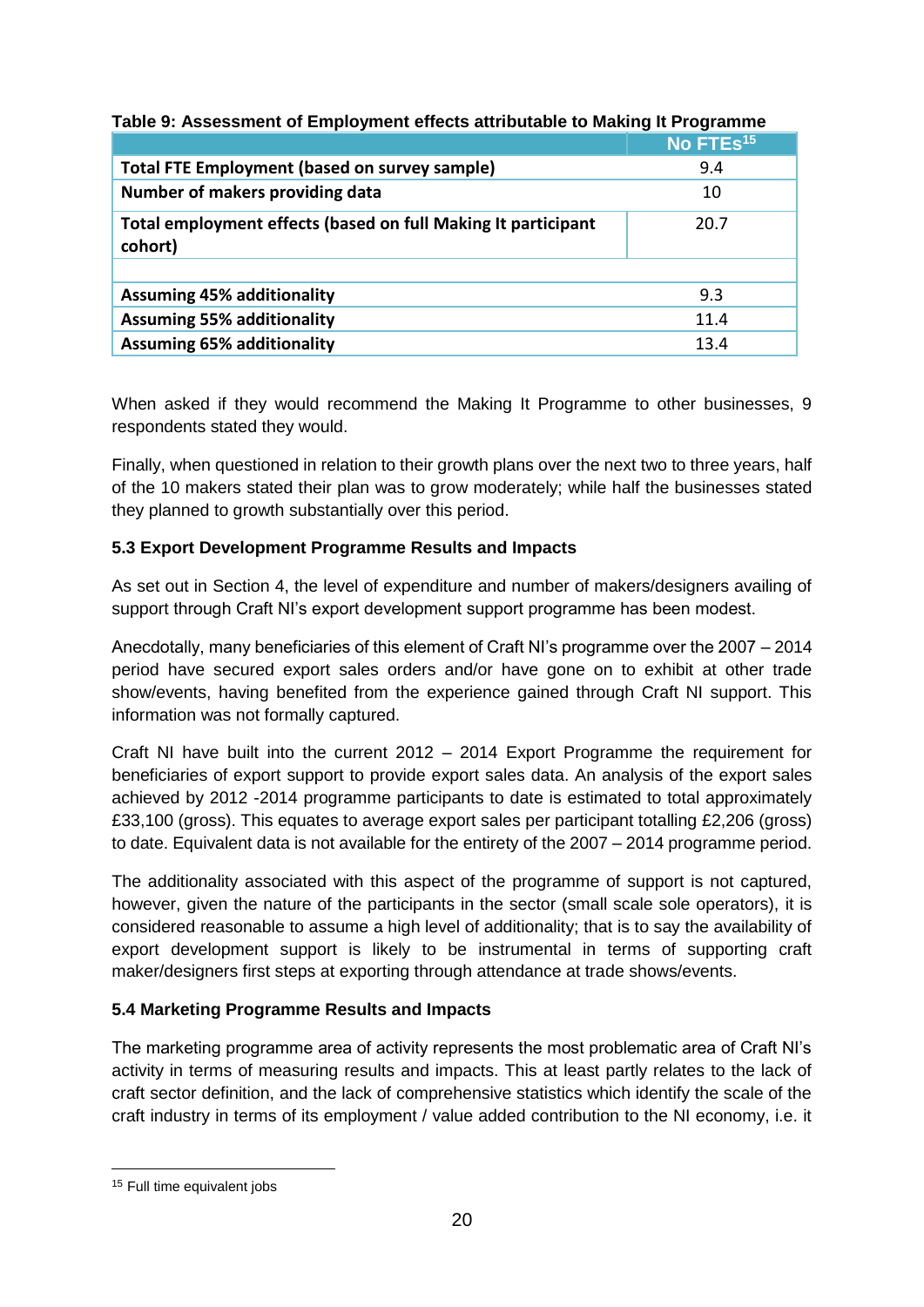is difficult to measure the success of an awareness / market development campaign in the absence of baseline data.

It should also be noted that the successful contribution of the marketing programme (and indeed the business development and export development programmes) to the NI economy is directly related to the extent to which the growth in expenditure on craft products in NI is represented by replacing imports, increasing tourism spending and/or exports.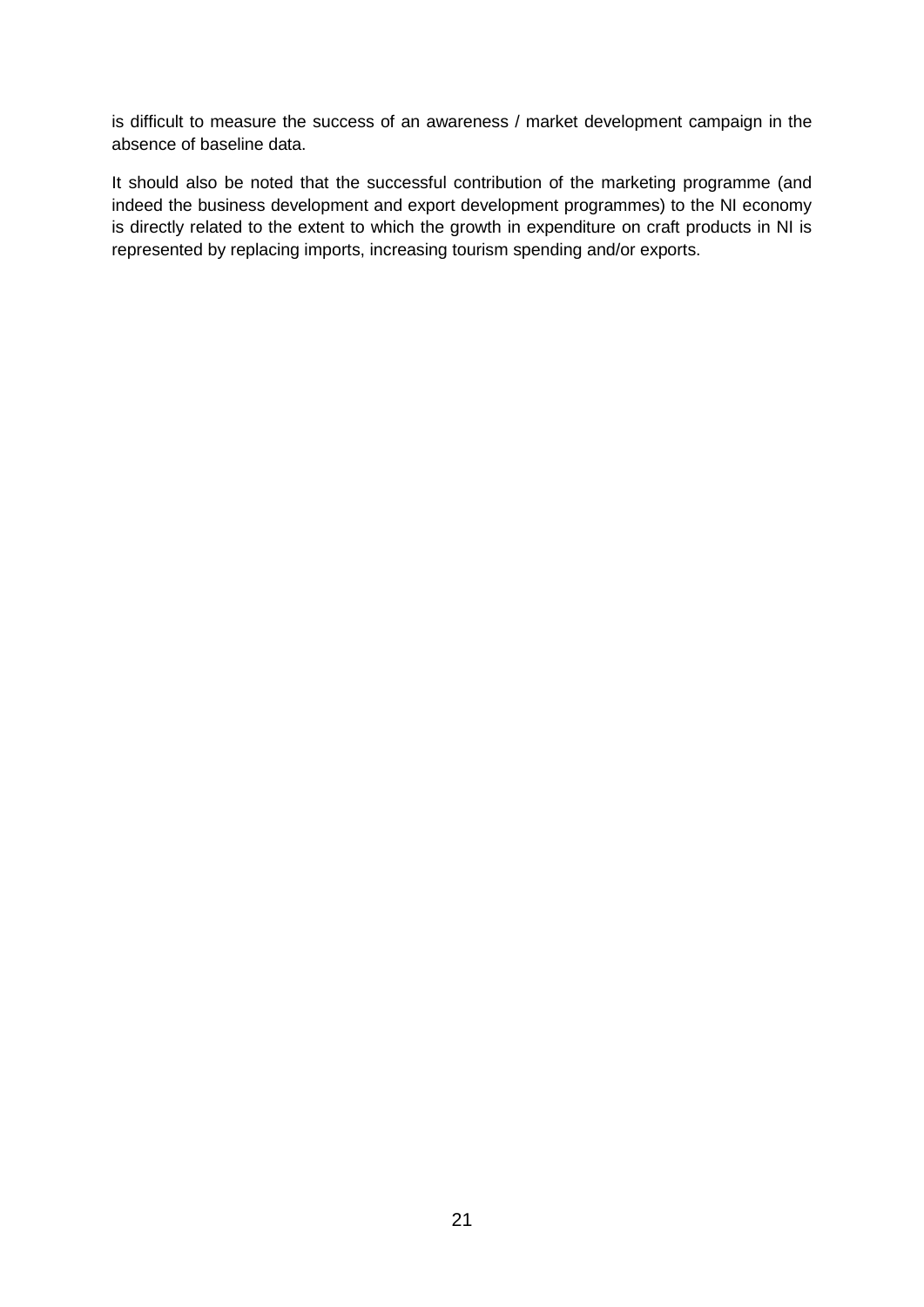# **6. Value for Money Assessment**

## **6.1 Introduction**

In considering the overall value for money associated with Invest NI's funding support to Craft NI, a number of evaluation criteria are considered, namely:

- Strategic Fit
- Need
- Economy
- Efficiency
- **•** Effectiveness
- **•** Additionality
- Displacement

## **6.2 Strategic Fit**

Invest NI's programme of support to Craft NI at an aggregate level is aimed at increasing the size and scale of businesses active in the craft sector in NI; on this basis, the programme aligns well with the strategic objectives set out in Invest NI's Corporate Plan and the Economic Strategy for NI.

## **6.3 Need**

The need for the programme is related to the concept of market failures – i.e. do the activities supported represent areas of activity that the market will not take for itself, or will take to only a limited extent. Given the profile of agents active in the sector (small micro craft makers/designers that are predominately sole traders), it is considered that there is a genuine market failure within the sector with respect to the development of business skills/acumen. It is also considered that there is a market failure within the sector with respect to the development of exporting capabilities. Marketing, or the development of awareness of the sector in NI in particular, is not considered as directly relevant to the market failures identifiable in the sector.

## **6.3 Economy**

Economy assess the extent to which programme activity has been delivered at a minimum cost to the public purse.

Over the 2007 – 2014 period Invest NI has provided Craft NI with funding support totalling £301,575, approximating to an annual average level of funding of £37,700. The funding support has supported the following activities and beneficiaries:

| <b>Business Development Programme</b><br><b>business</b><br>(incorporating<br>development officer) | $\bullet$ | 23 makers/designer were supported (15 over the 2007<br>$-$ 2012 period; and 8 as part of current 2012 - 2014<br>period.              |
|----------------------------------------------------------------------------------------------------|-----------|--------------------------------------------------------------------------------------------------------------------------------------|
| <b>Export Development (incorporating)</b><br>business development officer)                         | $\bullet$ | Circa 25 businesses supported to date (10 over the<br>pre 2012 period; and 15 as part of the current 2012 -<br>2014 period to date). |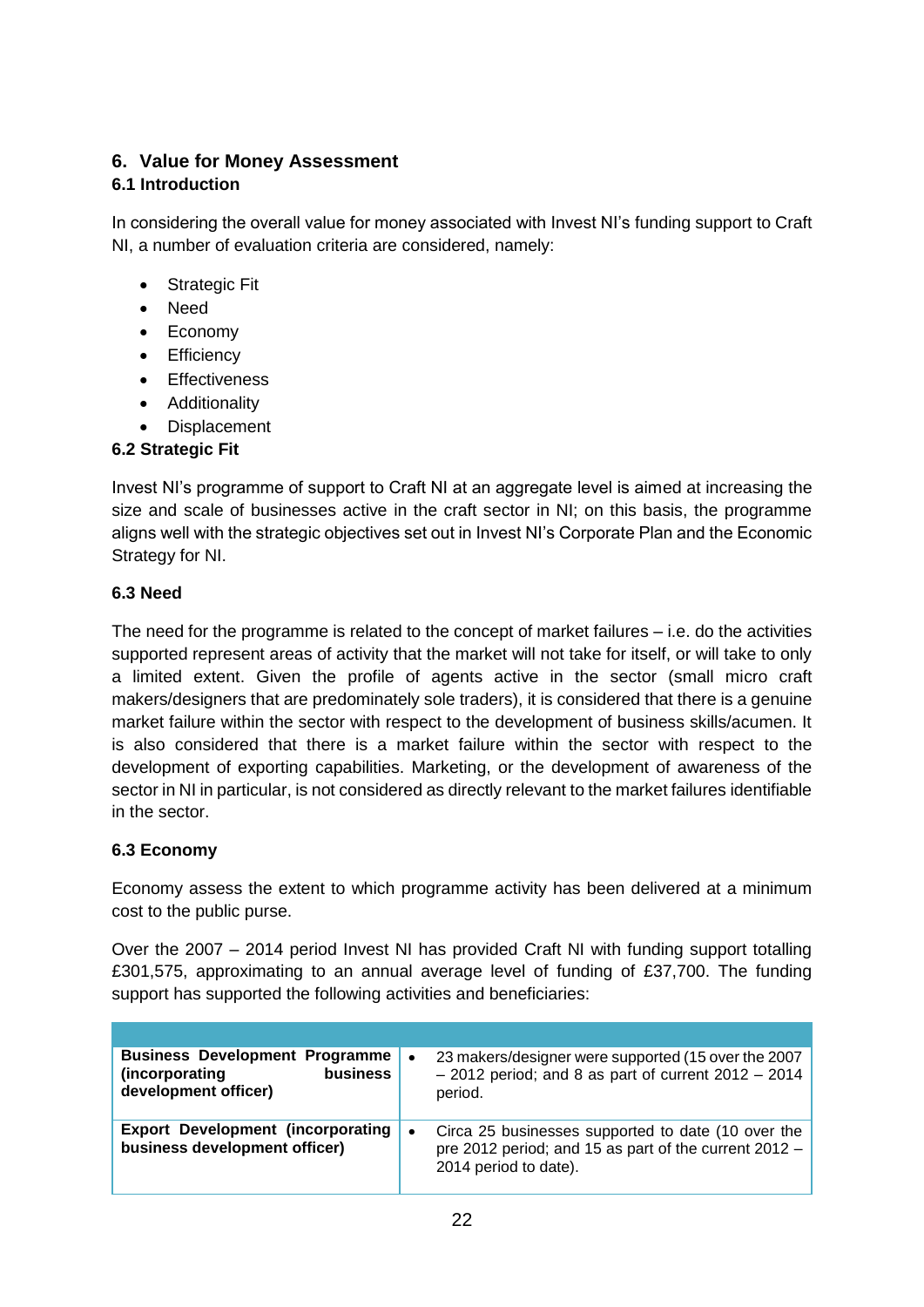| <b>Marketing Support (incorporating</b> | Include:                                                                                                                                                                                    |  |
|-----------------------------------------|---------------------------------------------------------------------------------------------------------------------------------------------------------------------------------------------|--|
| web and E comms co-ordinator)           | development of the Craft NI Directory of craft<br>$\bullet$<br>businesses/designers/makers on the Craft NI website<br>- details of circa 90 makers/designers available in the<br>directory; |  |
|                                         | the maintenance of the Craft NI website - circa 24,000<br>unique visits on a quarterly basis to Craft NI website;                                                                           |  |
|                                         | the continued development of Craft NI's online and<br>٠<br>communication presence through various media<br>platforms including;                                                             |  |
|                                         | the circulation of a fortnightly e-bulletin to circa 4,000<br>recipients;                                                                                                                   |  |
|                                         | the promotion of the annual August Craft Month and<br>other seasonal sales promotions (Winter<br>and<br>Valentine Campaigns); and                                                           |  |
|                                         | the provision of still photography and video support for<br>designers/makers.                                                                                                               |  |

As set out above, to date, 23 businesses have been supported as part of the business development programme. The survey of Making It participants revealed that 9 of the ten Making It participants surveyed were trading (one has yet to commence trading), and are forecast to contribute between £163,800 and £236,600 (allowing for four years turnover growth per participant) in value added to the NI economy. This compares favourably to a direct business development programme cost of £152,500 (assuming the Business Development Officer roles time is evenly split between the business development and export development programmes and Invest NI staff costs are evenly split across the programme elements).

A similar level of analysis is not possible for the other two programme areas, owing to a lack of outcome and impact data.

However, given the relatively modest sums of funding provided (an aggregate annual level of funding totalling £37,700), and the significant number of targets set, which extensive monitoring data confirms have broadly been met or are on target to be met, it is reasonable to conclude that activity is being delivered in on an economic basis.

# **6.5 Efficiency**

A comparison of the inputs and outputs of a Programme provides a measure of the efficiency with which inputs are being converted to outputs. Such analysis when completed over a programme's duration can provide an indication as to whether a programme is being delivered more efficiently over time. Owing to the nature of the PPA/PDAs which have being put in place between Craft NI and Invest NI since 207, which have varied in content and focus over the PPA/PDA periods, it is not possible to complete the latter analysis.

On the basis of the scale of budget expended by Invest NI both over the 2007 – 2014 period, and more specifically over the 2012 – 2014 PPA, and on the basis of the significant level of output activities achieved to date by Craft NI, and the detailed monitoring undertaken, it is considered reasonable to conclude that the PPA is being delivered in an efficient manner.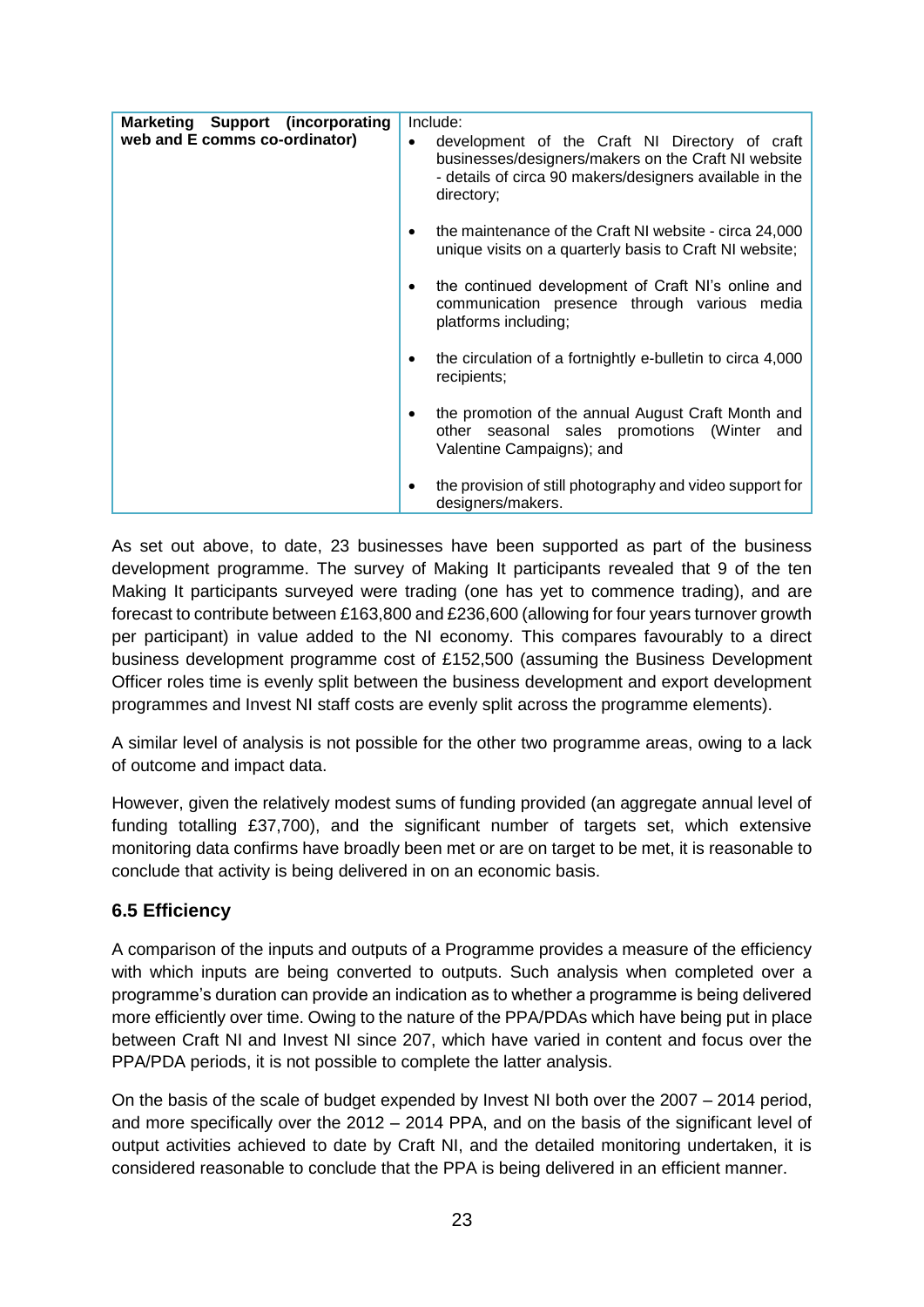## **6.6 Effectiveness**

Effectiveness relates to the extent to which programme impacts and objectives are being achieved.

There is a lack of impact (also referred to as outcome) indicators evident in the PPA agreement. In this regard, it is of note that the capturing of result and impact data is made more difficult by virtue of the nature of the craft sector – where there is a lack of clarity over what exactly constitutes the craft sector, and where there is a dearth of comprehensive national statistics to allow the scale of the sector over time to be identified.

The programme objectives as set out in the PPAs are numerous, varied, and would benefit from greater focus on Invest NI's core focus, and the overriding goals of replacing imports, increasing tourism spending and/or promoting exports.

Notwithstanding the above, it is clear that the programme has been effective in terms of the delivery of the numerous output activity targets set. On the basis of the Making It survey results:

- 9 out of 10 the businesses contacted are trading, the tenth is a 2013 Making It participant who has yet to commence trading (compares favourably with the target of 80-90% business viability rate over 5 years)
- average turnover is estimated to total circa £11,600 (versus a turnover target on first year of leaving scheme of >£22k)
- 8 of the 10 makers/designers surveyed are exporting to some extent (a quantitative target was not set for this aspect of the PPA, rather a qualitative target of 'businesses proactively seeking export and growth opportunities' was set)

The Making It participants trading in NI are estimated to contribute between £163,800 and £236,600 (allowing for four years turnover growth per participant) in value added to the NI economy. This compares to a business development programme cost of £125,500 (assuming the Business Development Officer roles time is evenly split between the business development and export programmes, and Invest NI staff time is evenly spread across the programme elements).

It is also of note that the majority (70%) of Making It participants surveyed were satisfied with the business development element of the programme, and half of the Making It participants stated they had plans to growth their business substantially over the forthcoming two/three years, while the other half reported plans to grow moderately over the same period.

On the basis of the above, it is concluded that this element of the programme has been broadly effective, with room for improvement in relation to the attainment of annual turnover targets.

In terms of export development programme, the 2012 – 2014 beneficiaries have all achieved export sales to varying degrees. Whist the value of gross exports has been small (£33,100), it must be considered in the context of the overall level of expenditure on this aspect of the programme.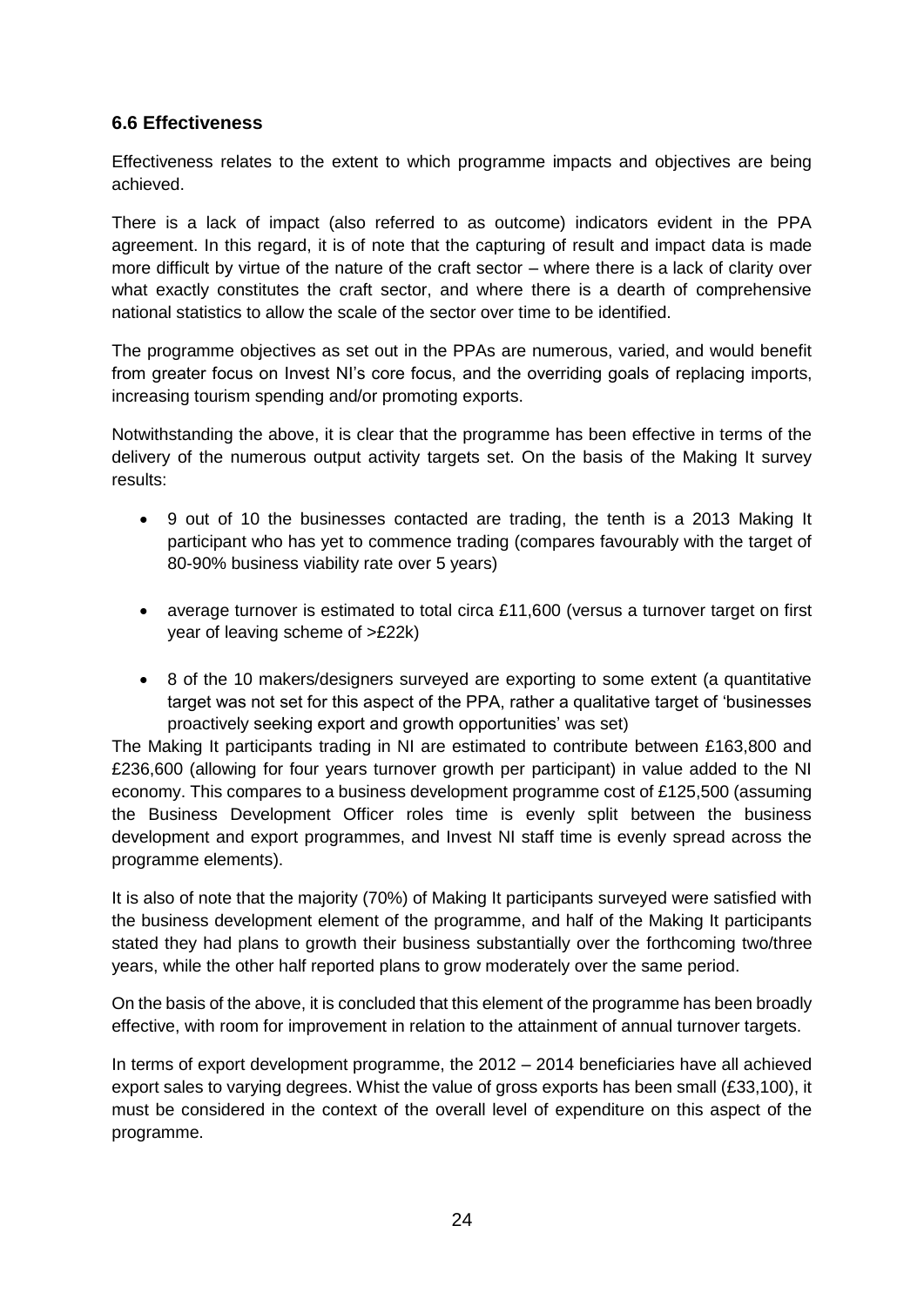It is not possible to conclude the effectiveness associated with the marketing element of the programme, owing to the lack of statistical data identifying the size and scale of the sector (and the indirect impact that the marketing programme is having on increasing the size and scale of the sector).

# **6.7 Additionality**

An estimate of the level of the additionality associated with the programme of support as a whole is difficult, owing to the varied nature of activities funded. Additionality information was sought as part of a survey of the business development (Making It) programme participants. All survey respondents identified partial additionality associated with their participation in the programme i.e. they would not have achieved the same business growth at the same speed or at the same scale in the absence of the programme. An equivalent level of additionality information is not available for the other elements of the programme. However, given the nature of operators in the sector, in terms of their micro/sole trader nature, it is considered reasonable to assume a very high level of additionality associated with the export development programme; that is to the say the availability of export development support is likely to be instrumental in terms of supporting craft maker/designers first steps at exporting through attendance at trade shows/events.

# **6.8 Displacement**

The level of displacement associated with the programme of support reflects the extent to which the programme is funding activities that are replacing other NI economic activities. To the extent that the development of the programme is aligned with the overriding goals of export expansion, increasing tourism spending, and replacing imports there will be no displacement associated with the programme. Within the constraints of the evaluation study, and level of information available, it was not possible to determine if any displacement of activity is taking place.

# **6.9 Overall Value for Money Assessment**

On the basis of the above, and in particular taking account of the modest scale of budget expended by Invest NI, and on the basis of the output activities achieved to date by Craft NI, it is considered that value for money is being achieved.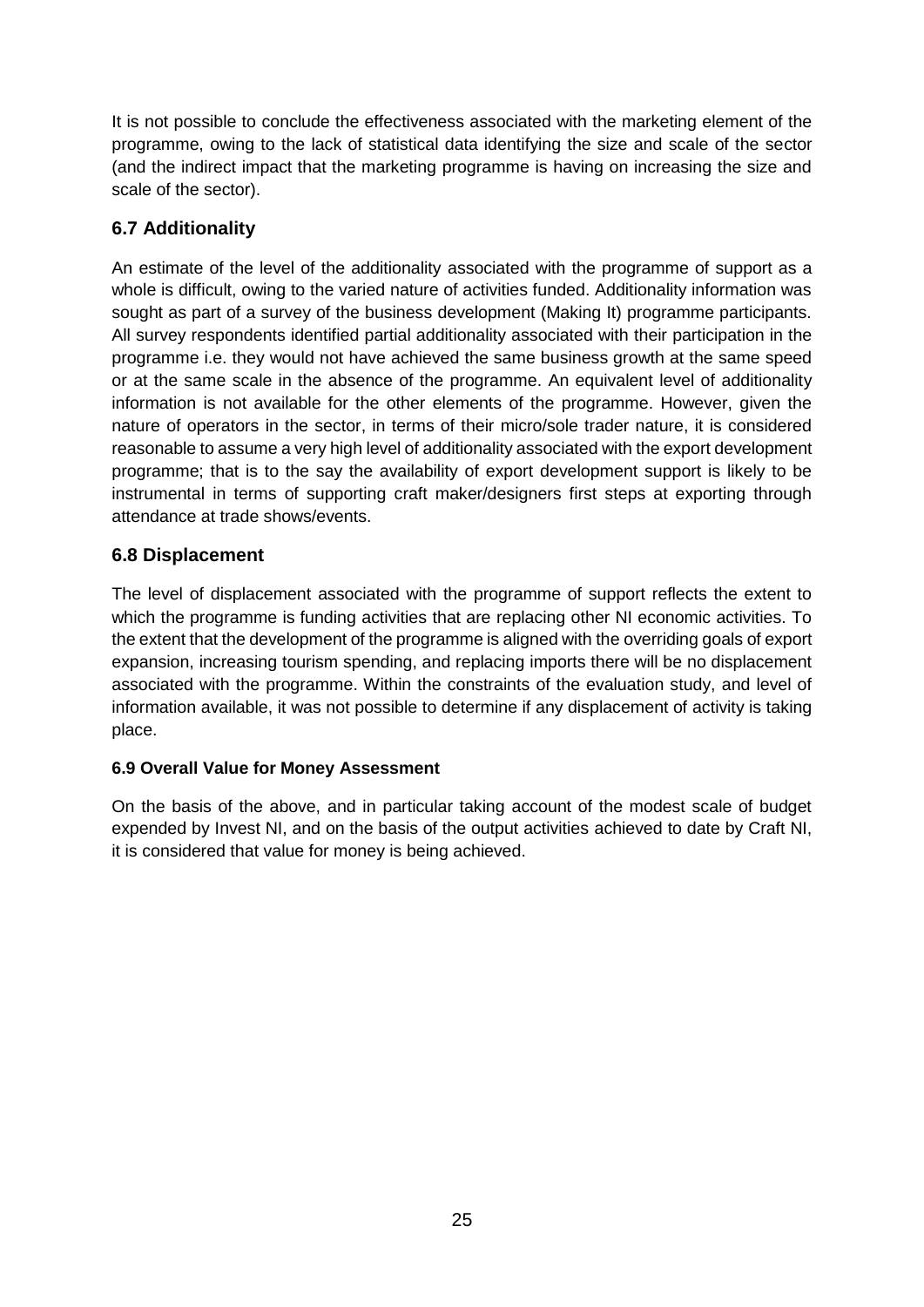# **7. Conclusions and Recommendations**

# **7.1 Conclusions**

Craft Northern Ireland (Craft NI) is the sector-lead body with responsibility for promoting and developing the design-led contemporary craft industry in Northern Ireland (NI).

Over the 2007 – 2014 period, Invest NI have provided Craft NI with funding totalling £301,575, which approximates to an annual average level of funding of £37,700.

As part of the most recent 2012 – 2014 Programme Partnership Agreement (PPA), a total of £94,352 was provided by Invest NI to support three broad programme activity areas, as follows:

| • A Business Development Programme (BDP)               | £24,800 |
|--------------------------------------------------------|---------|
| • An Export Programme (EP)                             | £8,250  |
| • Business Development Officers (to manage BDP and EP) | £18,982 |
| • A Marketing Programme                                | £15,200 |
| • Web & E Comms Co-ordinator                           | £27,120 |
|                                                        |         |

Detailed monitoring data is provided at agreed intervals by Craft NI to Invest NI. The monitoring data provided confirm that Craft NI are broadly on target to deliver in relation to agreed 2012 – 2014 targeted outputs, including:

- 8 designer/makers have participated in the 2013 Making It Business Development Programme;
- 15 designers/makers have to date been supported in attending trade events outside NI;
- the development of the Craft NI Directory of craft businesses/designers/makers on the Craft NI website - details of circa 90 makers/designers available in the directory;
- the maintenance of the Craft NI website circa 24,000 unique visits on a quarterly basis to Craft NI website;
- the continued development of Craft NI's online and communication presence through various media platforms including;
- the circulation of a fortnightly e-bulletin to circa 4,000 recipients;
- the promotion of the annual August Craft Month and other seasonal sales promotions (Winter and Valentine Campaigns);
- the provision of still photography and video support for designers/makers

On the basis of the scale of budget expended by Invest NI both over the 2007 – 2014 period, and more specifically over the 2012 – 2014 PPA, and on the basis of the significant level of output activities achieved by Craft NI, it is considered reasonable to conclude that the programme of support is being delivered by Craft NI in an efficient manner.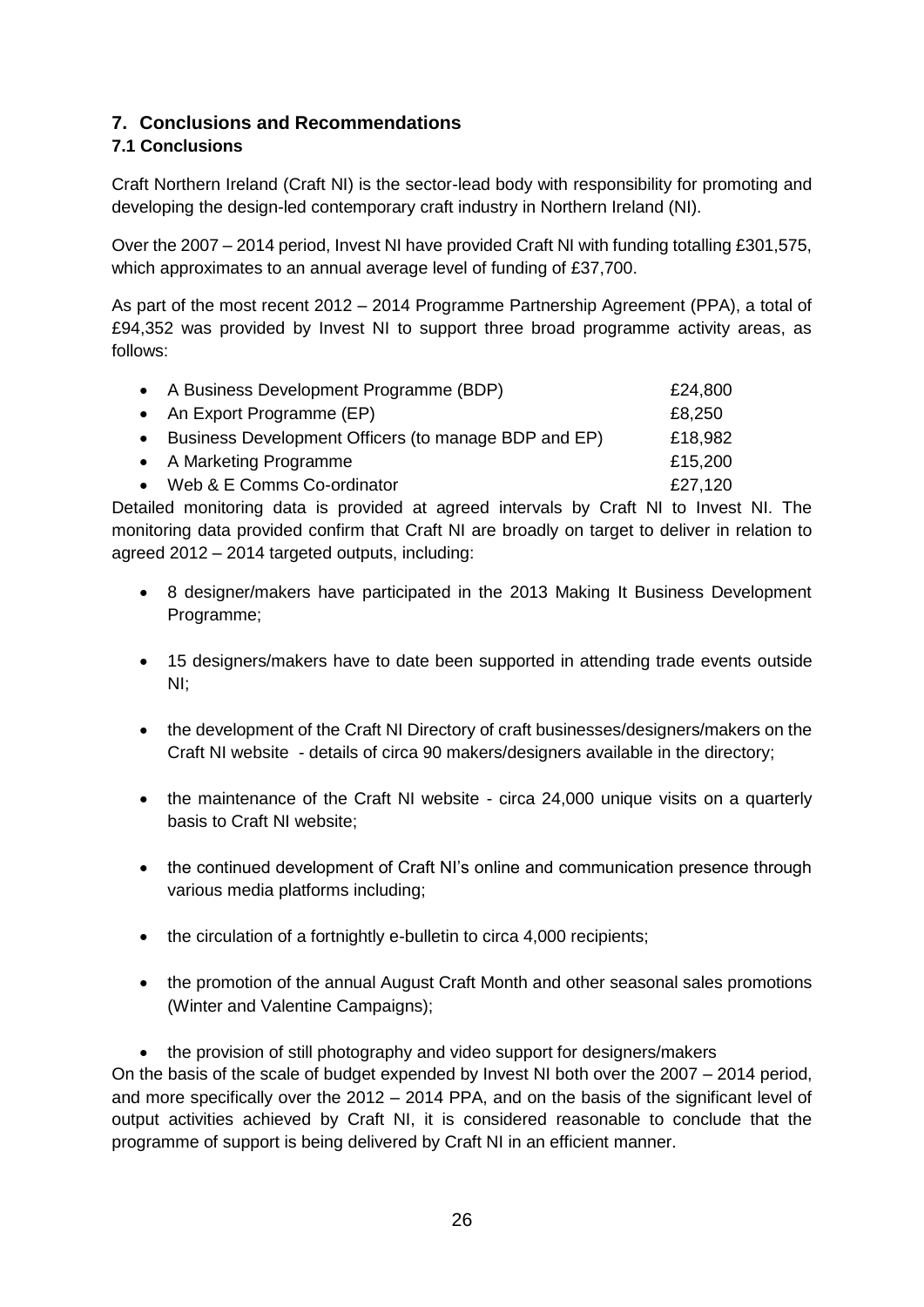A measurement of the extent to which the programme impacts and objectives are being achieved is made more difficult by virtue of:

- the limited number of impact indicators set out in the PPA
- the numerous and varied nature of the objectives set in the PPA
- nature of the craft sector where
	- o there is a lack of clarity over what constitutes the craft sector, and
	- o there is a dearth of comprehensive national statistics to allow the scale of the sector over time to be identified.

Notwithstanding the above, on the basis of information made available through a survey of Making It participants, it is considered that the business development programme has been broadly successful in terms of delivery on the overall objectives associated with this aspect of Craft NI's programme of activity.

In general terms, the aims and objectives associated with each programme area of activity would benefit from greater focus in terms of Invest NI's core focus of increasing the size, competitiveness and ultimately the value of the private sector NI economy, and the overriding goals of replacing imports, increasing tourism spending and/or promoting exports.

## **7.2 Recommendations**

On the basis of the scale of budget expended by Invest NI as part of the 2012 – 2014 PPA, and on the basis of the output activities achieved to date by Craft NI, it is considered that value for money is being achieved and there should be a continuation of Invest NI funding of Craft NI.

In general terms however, the aims and objectives associated with each PPA area of activity would benefit in the long term from greater focus on Invest NI's core focus of increasing the size, competitiveness and ultimate the value of the private sector economy in NI, and the overriding goals of export expansion, increasing tourism spending, and replacing imports.

At current funding levels (circa £37,700 per annum) however, it is difficult to foresee a scenario where significant lasting economic impacts are likely to be achieved through Invest NI's support to Craft NI.

On this basis, it is recommended that consideration be given in the longer term to an expansion of the level of support provided to Craft NI, so as to increase the scale of businesses in the sector over and above their current sole-trader/micro-enterprise status, and/or increase the reach of support provided to the sector. In the context of a more significant budget, the identification of the correct mix of Craft NI activities so to achieve Invest NI's long term economic goals for the sector will be required. As part of a review of the appropriate mix of Craft NI activities, the issue of market failure is of relevance, i.e. what if any market failures are preventing the development of sustainable competitive businesses within the craft sector in NI.

Given the profile of agents active in the sector (small micro craft maker/designer businesses that are predominately sole traders), it is considered that there is a genuine market failure within the sector with respect to the development of business skills/acumen and a corresponding legitimate need for a development of such skills among those active in the